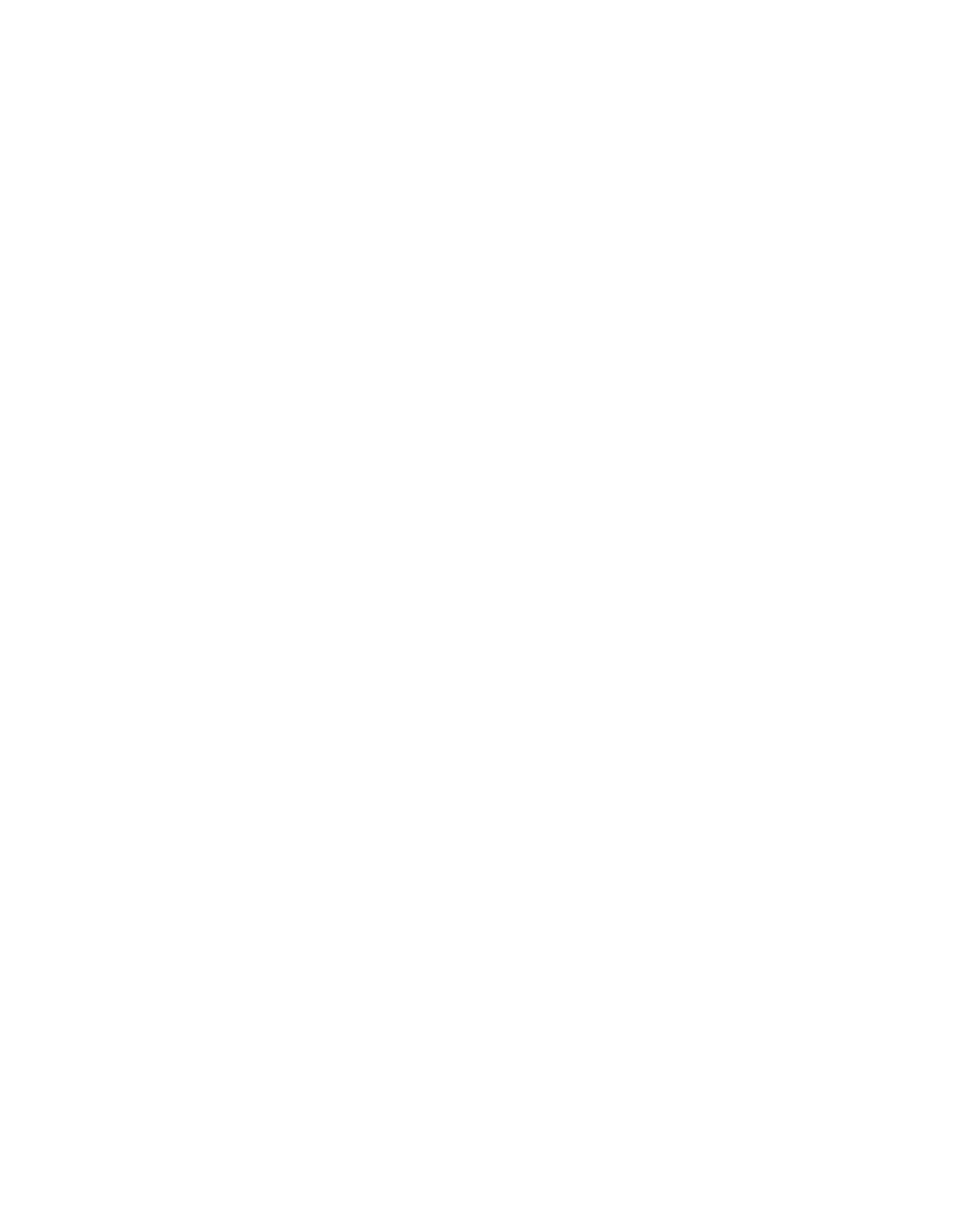# **Table of Contents**

| 1.0          |     |  |  |  |  |
|--------------|-----|--|--|--|--|
|              | 1.1 |  |  |  |  |
| 2.0          |     |  |  |  |  |
|              | 2.1 |  |  |  |  |
|              | 2.2 |  |  |  |  |
|              | 2.3 |  |  |  |  |
|              | 2.4 |  |  |  |  |
| 3.0          |     |  |  |  |  |
|              | 3.1 |  |  |  |  |
|              | 3.2 |  |  |  |  |
|              | 3.3 |  |  |  |  |
| 4.0          |     |  |  |  |  |
|              | 4.1 |  |  |  |  |
|              | 4.2 |  |  |  |  |
|              | 4.3 |  |  |  |  |
|              | 4.4 |  |  |  |  |
| 5.0          |     |  |  |  |  |
| 6.0          |     |  |  |  |  |
|              | 6.1 |  |  |  |  |
|              | 6.2 |  |  |  |  |
|              | 6.3 |  |  |  |  |
|              | 6.4 |  |  |  |  |
|              | 6.5 |  |  |  |  |
|              | 6.6 |  |  |  |  |
|              | 6.7 |  |  |  |  |
|              | 6.8 |  |  |  |  |
|              |     |  |  |  |  |
|              |     |  |  |  |  |
|              |     |  |  |  |  |
| $\mathbf{1}$ |     |  |  |  |  |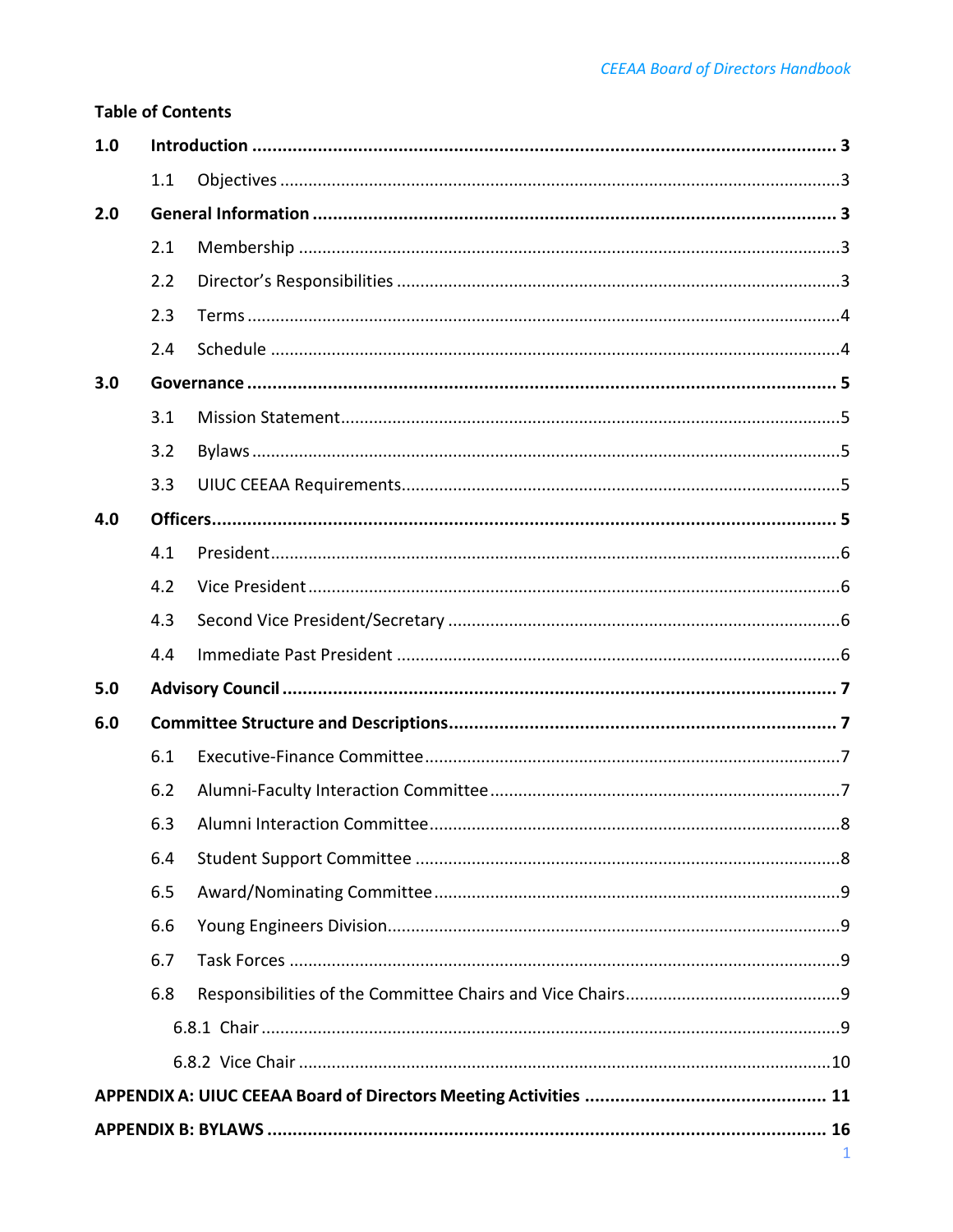| APPENDIX C: UIUC CEE ALUMNI ASSOCIATION ORGANIZATION AND OPERATION  18 |  |
|------------------------------------------------------------------------|--|
|                                                                        |  |
|                                                                        |  |
|                                                                        |  |
|                                                                        |  |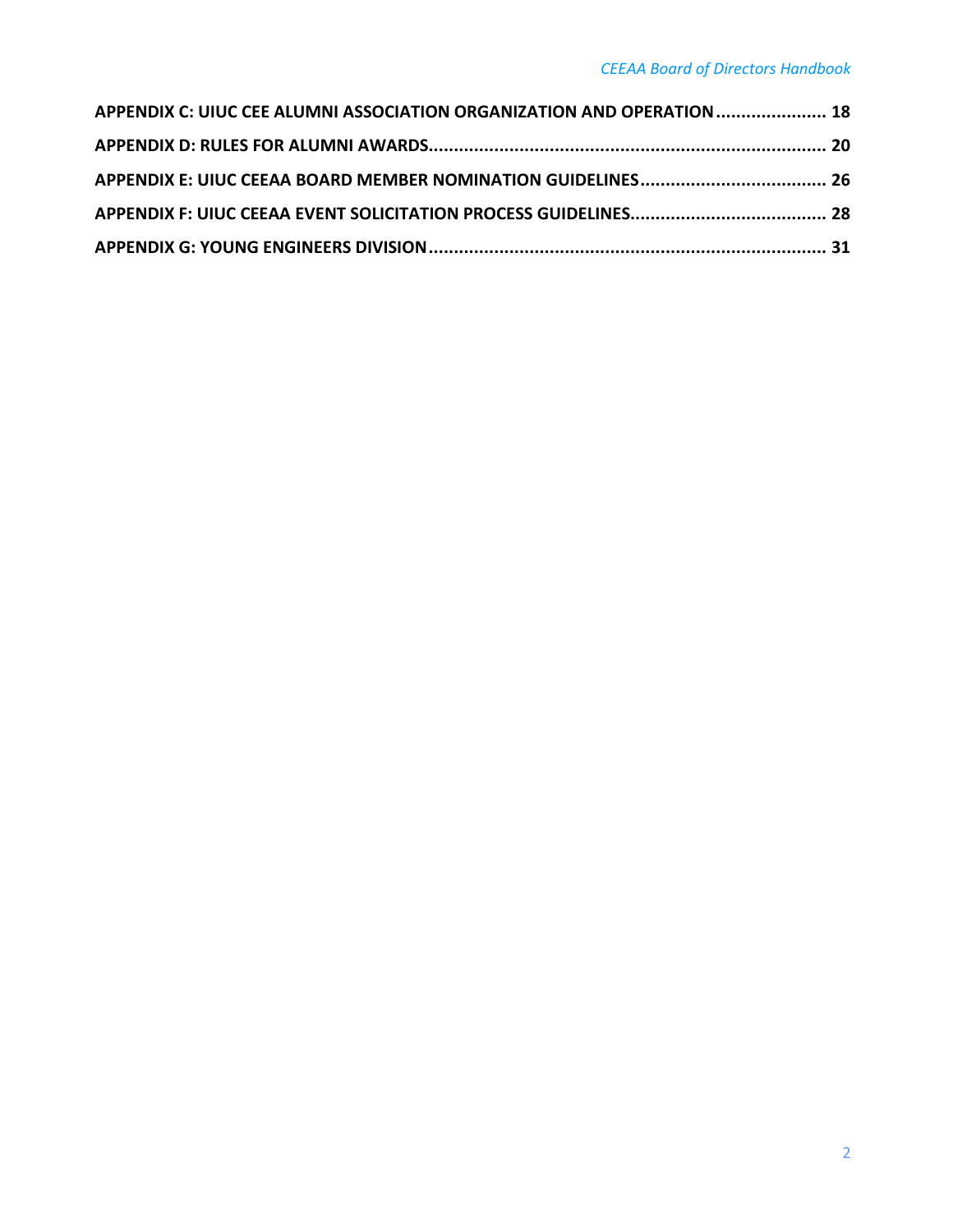# <span id="page-4-0"></span>**1.0 Introduction**

The University of Illinois Urbana-Champaign (UIUC) Civil and Environmental Engineering Alumni Association (CEEAA) Board of Directors has compiled this Handbook to establish continuity in activities and functions in accordance with our Bylaws. The manual is not intended to be comprehensive or restrictive, but rather is a working document that will be updated, expanded or reduced as the needs of the organization dictate.

# <span id="page-4-1"></span>1.1 Objectives

The Handbook documents the structure of the committees and groups that operate under the direction of the UIUC CEEAA Board of Directors. The charge, activities, and structure of each committee and group are provided. The responsibilities of the Board of Directors are also described. The objectives of the Handbook are as follows:

- To provide continuity from year to year as committee Chairs and Officers rotate.
- To provide guidance to the members of the Board of Directors in terms of the operation and structure of the organization.
- To improve consistency in the information provided to members of the Board of Directors.
- To make available to CEE alumni information on the structure, responsibilities and activities of the UIUC CEEAA Board of Directors.

# <span id="page-4-2"></span>**2.0 General Information**

This section of the Handbook discusses participation on the UIUC CEEAA Board of Directors and the responsibilities of an elected Board member. In addition, it presents a general schedule for the Board's activities.

# <span id="page-4-3"></span>2.1 Membership

In accordance with the Bylaws, alumni of the UIUC Civil and Environmental Engineering Department are eligible to serve on the Board of Directors. Members of the Board of Directors will have earned BS, MS, and/or PhD degrees from the UIUC Civil and Environmental Engineering Department.

# <span id="page-4-4"></span>2.2 Director's Responsibilities

It is the responsibility of each member of the UIUC CEEAA Board of Directors to attend Board meetings, which are typically held twice per year. The first meeting of each year also serves as the official annual meeting of the Civil and Environmental Alumni Association and is held in the Chicago area in conjunction with a UIUC CEEAA Dinner Meeting, normally scheduled during the first or second quarter of the calendar year. The second meeting is normally held on the UIUC campus in Urbana, Illinois, in the fall. Given the infrequency of Board meetings, it is important that Board members make every effort to attend each meeting as the absence of Board members has a negative impact on the continuity and success of the Board's activities.

In addition to attendance at meetings of the Board of Directors, each Director is required to serve on at least one committee. Committee membership rotates periodically, but to ensure consistency,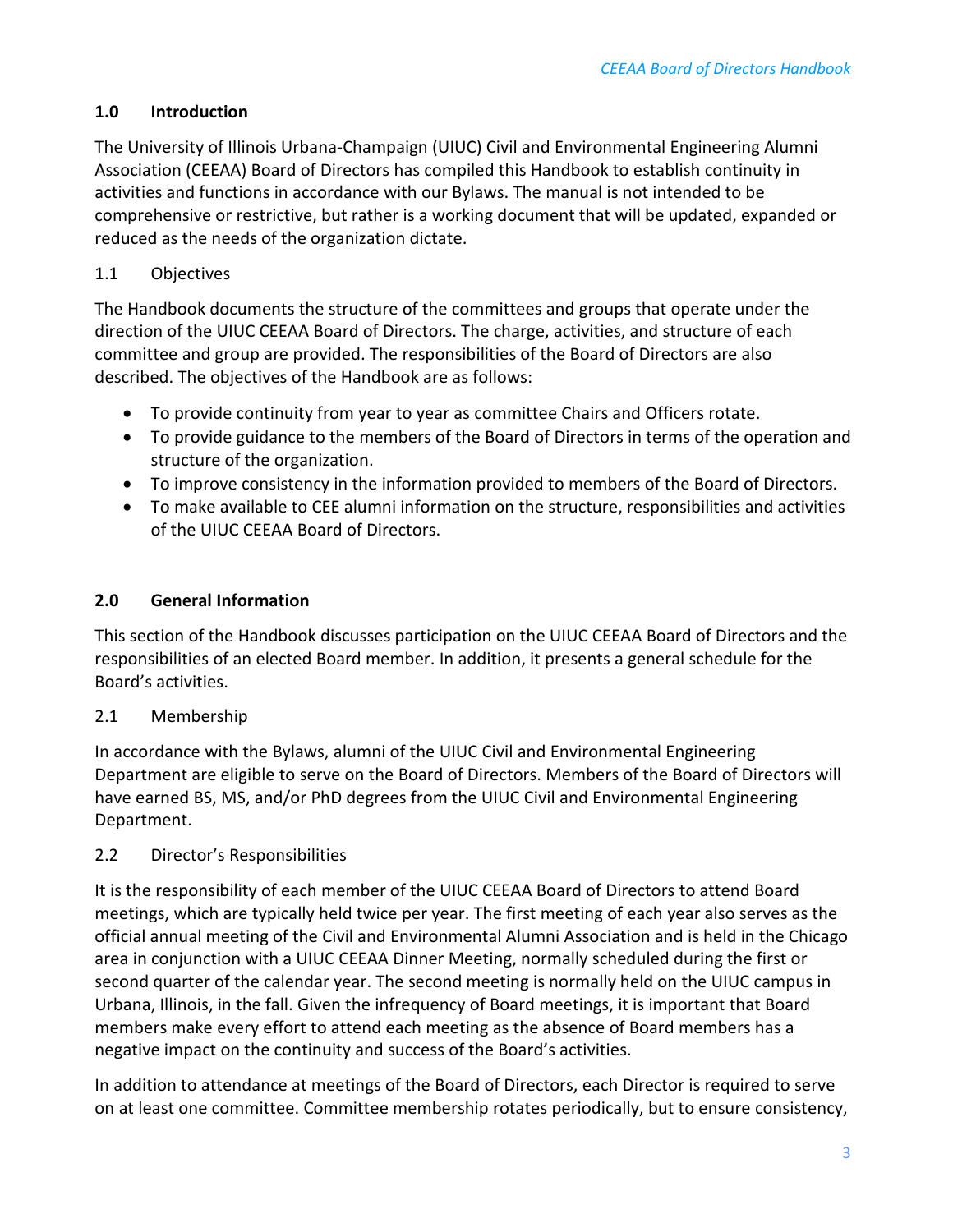not all committee members will change with each rotation. In general, a Director must have served a minimum of two years on the Board before serving as the Chair or Vice Chair of a committee.

All contact by a Director with alumni or other supporters on behalf of the UIUC CEEAA Board of Directors requesting support for UIUC CEEAA activities and/or events shall be conducted in accordance with the guidelines contained in Appendix F.

# <span id="page-5-0"></span>2.3 Terms

Directors, with the exceptions noted, will be elected for a term of four years. No Director can serve for more than two consecutive terms. The terms of office for the President, Vice President, Second Vice President/Secretary and Immediate Past President is two years.

# <span id="page-5-1"></span>2.4 Schedule

Although the schedule for UIUC CEEAA Board of Directors activities fluctuates somewhat, the general schedule for Board activities is provided in Table 1. A detailed description of the activities that take place prior to and during each meeting is included in Appendix A.

Table 1. Schedule of UIUC CEEAA Board of Directors Activities

| <b>Activity</b>                      | <b>Targeted Date</b>                     |
|--------------------------------------|------------------------------------------|
| <b>Fall Board Meeting</b>            | September/October                        |
| Beginning of terms for new directors | Fall Board Meeting (of even years)       |
| <b>Annual Board Meeting</b>          | First or second quarter of calendar year |
| Nominations for CEEAA Awards due     | August 1                                 |
| Nomination of new Board Members      | Annual Board Meeting (of even years)     |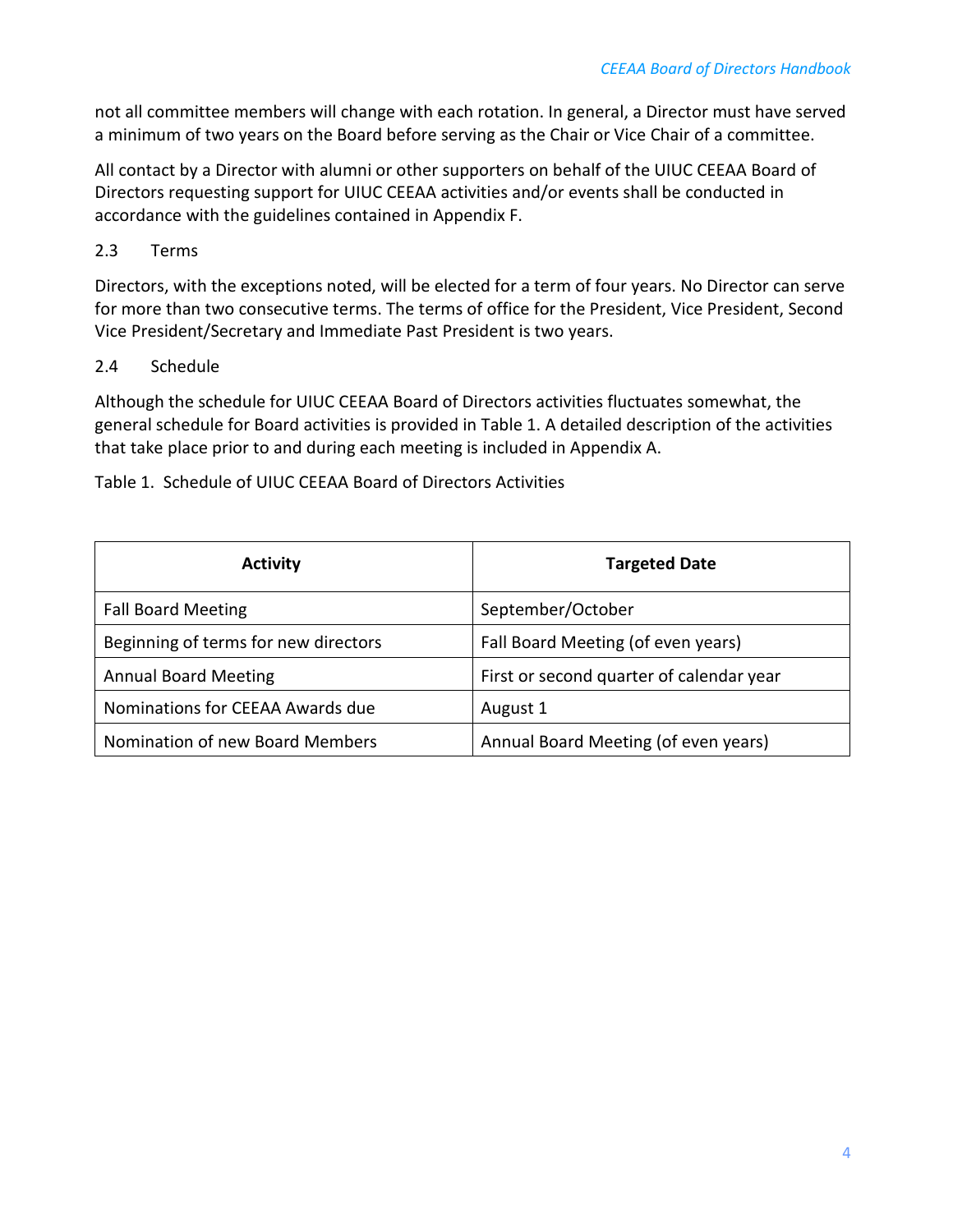# <span id="page-6-0"></span>**3.0 Governance**

This section of the Handbook introduces the mission statement and outlines the rules and regulations by which the organization operates.

# <span id="page-6-1"></span>3.1 Mission Statement

The mission of the UIUC CEEAA is to work with and support the Department of Civil and Environmental Engineering (Department) faculty, staff, students and alumni and to inspire lifelong loyalty and pride among alumni and friends by developing and enhancing their continued relationship with the Department. To fulfill its mission, the Association has a Board of Directors to provide advice and counsel to the Department, to recognize distinguished alumni, to foster collegial alumni relations and alumni support of the Department, to mentor students and facilitate their entry into the civil and environmental engineering profession, to represent the Department's activities conducted by the Alumni Association and to support the Department's public outreach activities.

## <span id="page-6-2"></span>3.2 Bylaws

The UIUC CEEAA operates in accordance with its Bylaws, which are reviewed periodically and updated as necessary to meet the needs of the organization. The current Bylaws are included in Appendix B to this Handbook.

## <span id="page-6-3"></span>3.3 UIUC CEEAA Requirements

The UIUC CEEAA is an independent alumni association associated with the UIUC CEE department. The CEE Department recognizes this organization as its official alumni association with authority to engage its alumni on behalf of the department. As such, the CEEAA complies with the minimum standards included in Appendix C.

# <span id="page-6-4"></span>**4.0 Officers**

As stated in the Bylaws, Officers shall consist of a President, Vice President, and Second Vice President/Secretary, each serving a 2-year term. In addition, the Board of Directors shall include the Immediate Past President, who shall also serve a 2-year term. In addition to the specific responsibilities outlined below, the officers are responsible for the overall management of the Board of Directors. It is their responsibility to assure that the committees operate in a sound, responsible manner. They will oversee the committees, divisions, and any special task forces that exist to assure that they are providing a beneficial service to the membership, and when necessary shall develop a plan for Board approval to change the committee, division, and task force structure.

Detailed descriptions of each officer's responsibilities are provided.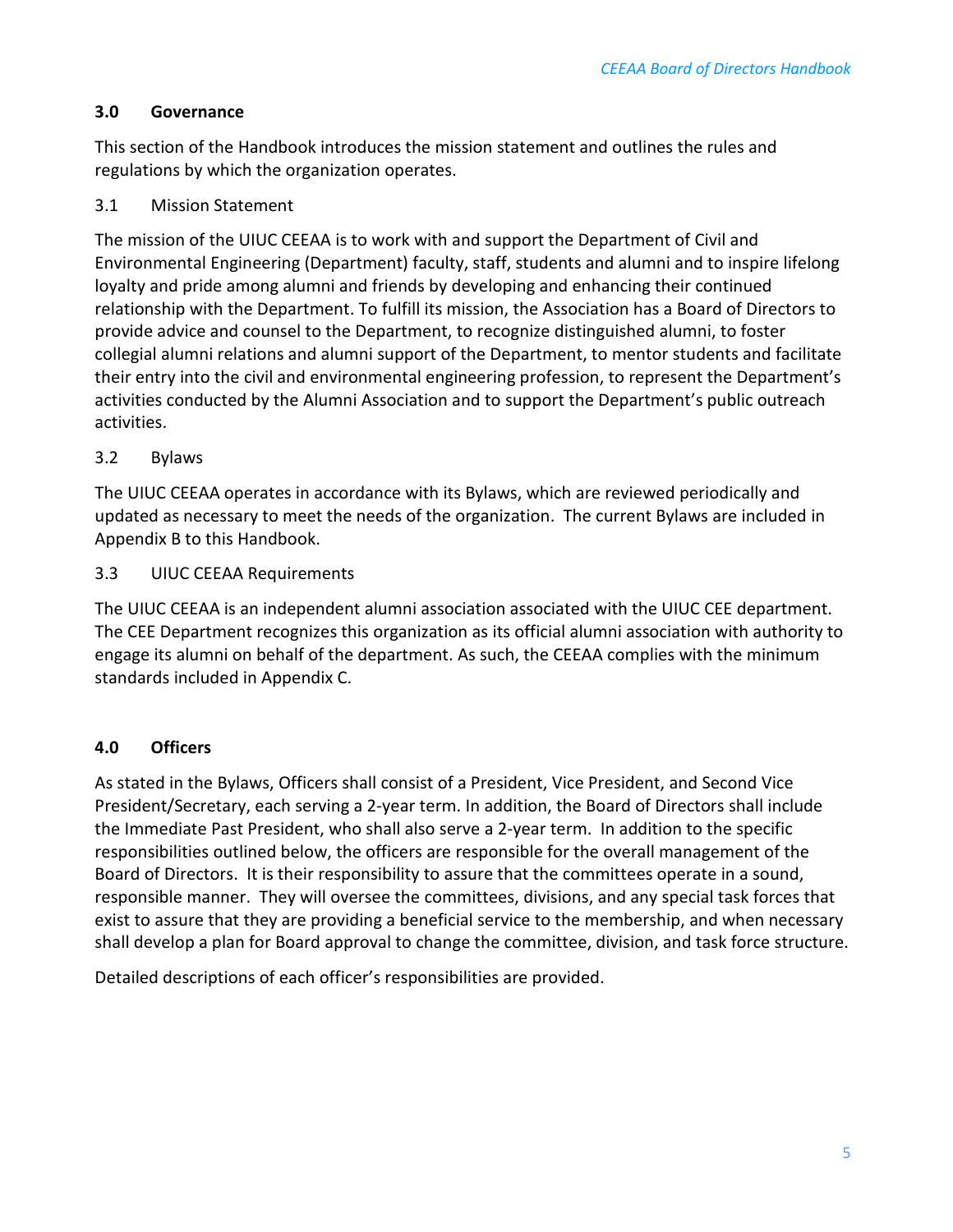## <span id="page-7-0"></span>4.1 President

The President is responsible for the following activities:

- Presiding at the Board of Directors meetings.
- Chairing the Executive/Finance Committee.
- Appointing Chairs and Vice Chairs for the various committees.
- Appointing the membership of the Board committees.
- Monitoring the progress of the committees to ensure that they are meeting their charge and operating within any budget constraints.
- Scheduling Board meetings for the upcoming year.
- Writing a column for the alumni newsletters.

## <span id="page-7-1"></span>4.2 Vice President

The Vice President is responsible for the following activities:

- Attending Board of Directors meetings.
- Presiding over the Board of Directors meetings in the President's absence.
- Serving as Vice Chair of the Executive-Finance Committee.
- Coordinating the fundraising for UIUC CEEAA sponsored events.
- Reviewing the bylaws for necessary changes each year.
- <span id="page-7-2"></span>4.3 Second Vice President/Secretary

The Second Vice President/Secretary is responsible for the following activities:

- Attending Board of Directors meetings.
- Serving as a member of the Executive-Finance Committee.
- Working with committees to establish guidelines on expenditures each year.
- Reviewing and maintaining the UIUC CEEAA Board of Directors Handbook, including the bylaws and committee rosters.
- Providing minutes of Board of Directors meetings or designating an individual responsible for providing minutes within 1 month after each meeting.
- Monitoring expenditures made on behalf of the UIUC CEEAA and providing a financial report to the Board of Directors at each meeting.
- <span id="page-7-3"></span>4.4 Immediate Past President

The Immediate Past President is responsible for the following activities:

- Attending Board of Directors meetings.
- Serving as a member of the Executive-Finance Committee.
- Serving as a member of the Award/Nominating Committee.
- Providing assistance to the President to help ensure the consistency and effectiveness of the organization.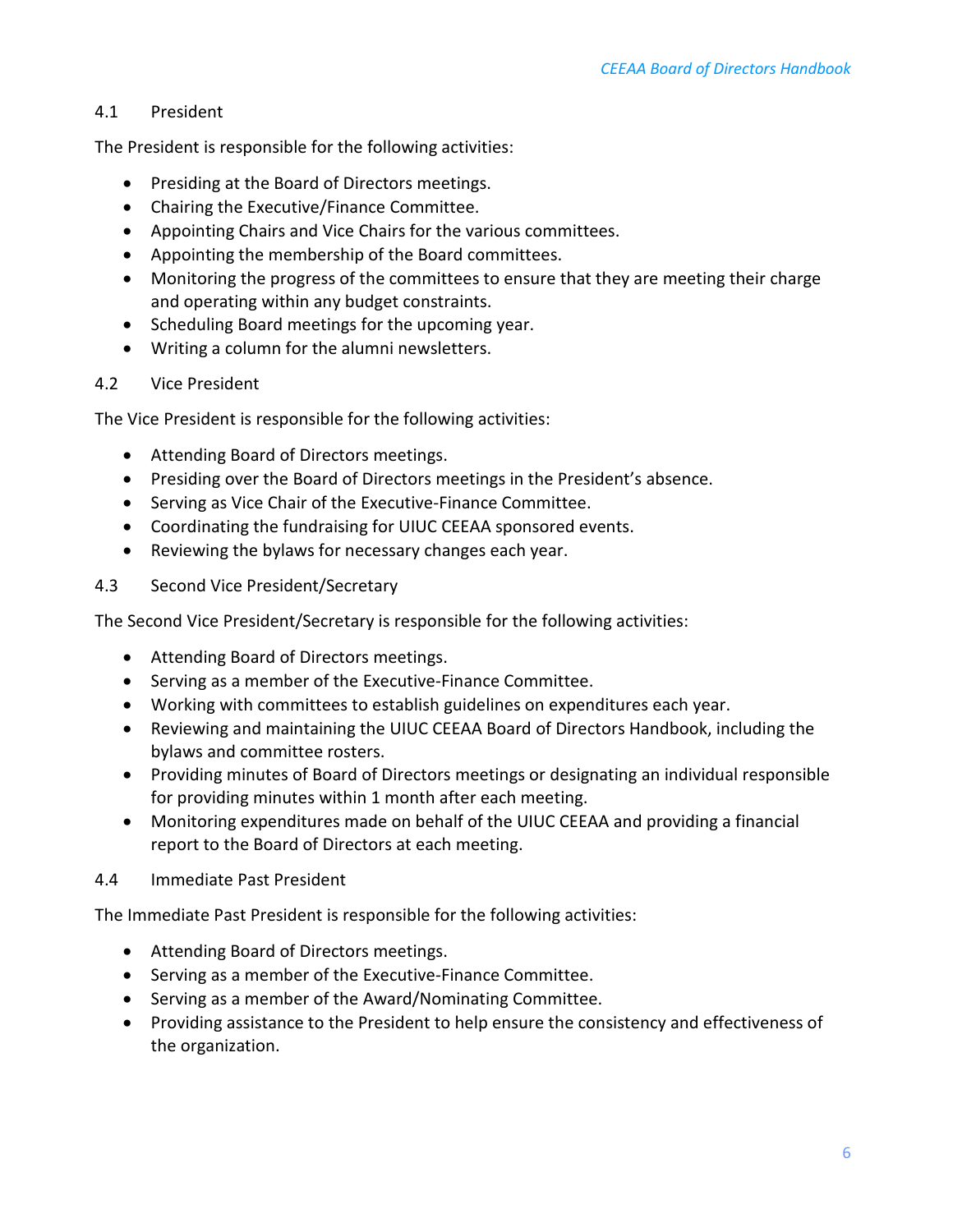# <span id="page-8-0"></span>**5.0 Advisory Council**

The Advisory Council will consist of Past Presidents of the UIUC CEEAA Board of Directors and will provide assistance and guidance to ensure the effectiveness of the organization. The Board will engage the Advisory Council on an as-needed basis.

## <span id="page-8-1"></span>**6.0 Committee Structure and Descriptions**

The UIUC CEEAA Board of Directors currently consists of five standing committees, as listed below.

- Executive-Finance Committee
- Alumni-Faculty Interaction Committee
- Alumni Interaction Committee
- Student Support Committee
- Award/Nominating Committee

In addition to the standing committees, special committees and/or task forces may be created to address specific issues from time to time. Each board member serves on one or more committees, as assigned by the President of the Board. Committee members may rotate periodically, but to ensure consistency, not all committee members will change with each rotation. A description of each committee follows.

#### <span id="page-8-2"></span>6.1 Executive-Finance Committee

The Executive-Finance Committee is made up of the current and immediate past leadership of the UIUC CEEAA Board of Directors. The committee is responsible for advising the UIUC CEE Department Head on budget issues and establishing spending guidelines for Board activities. In addition, the Executive-Finance Committee is responsible for presenting changes to the by-laws, selection and approval of Board officers, committee structure and/or other encompassing issues to the Board of Directors.

#### <span id="page-8-3"></span>6.2 Alumni-Faculty Interaction Committee

The objective of the Alumni-Faculty Interaction Committee is to strengthen the relationships between alumni and faculty members. This objective is achieved through several initiatives that include the following:

- Sending letters of congratulations from the Board to members of the faculty recognized for awards or promotions.
- Sending letters of welcome to new faculty members.
- Assist the Department faculty with curriculum development. Assistance may include providing guest lectures, review of curriculum, and consultation with faculty and/or support on class design projects.
- Hosting an annual or biannual reception in the Chicago area to introduce Department faculty to Department Alumni. The faculty will represent the disciplines of civil engineering offered by the department. These receptions will facilitate the exchange of information between faculty and alumni on topics such as the curriculum, research topics, and continuing education.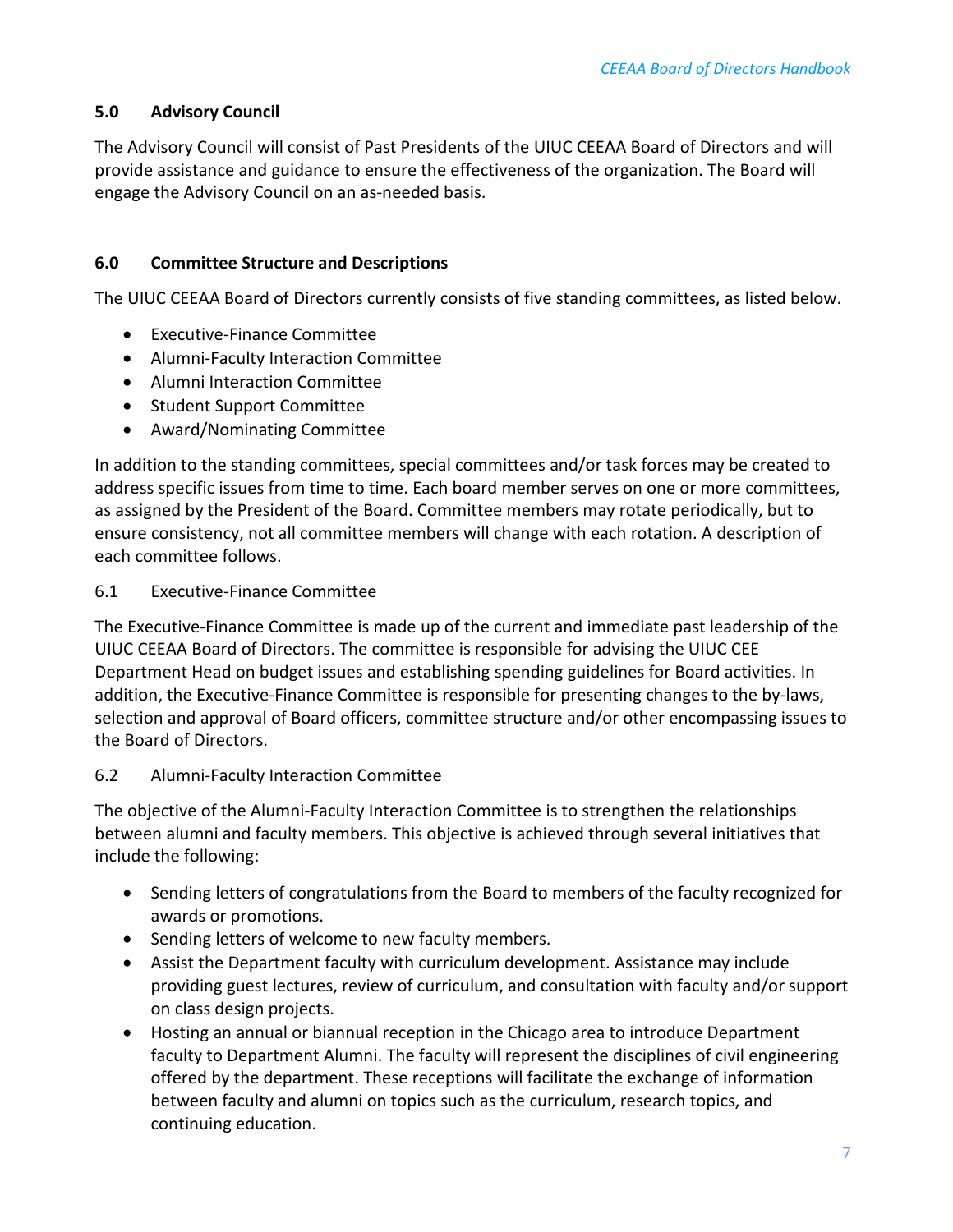- Meet once a year with the Department Associate Head and Director of Undergraduate Studies to determine how the committee can best serve the faculty.
- Supporting fundraising activities for UIUC CEEAA sponsored events.
- Support UIUC Faculty efforts to develop and promote on-line education opportunities for students and alumni.

# <span id="page-9-0"></span>6.3 Alumni Interaction Committee

The Alumni Interaction Committee focuses its attention on developing and improving the Department's relationships with its alumni. As such, the committee is involved in the following types of activities:

- Organize the Annual Alumni Dinner in Chicago which is primary the venue for alumni, faculty and student interaction, CEE Department update, and for presenting Distinguished Alumni Awards.
- Raise funds through sponsorships for the annual dinner and other alumni events (Reference Appendix F). Sponsorship funds will cover a portion or all of the cost of the Dinner and other alumni events and underwrite student attendance fees for these events.
- Evaluate and determine the costs of events and set sponsorship levels.
- Identify and organize additional alumni events as deemed appropriate by the Board. Events may include an alumni golf outing and beer tasting in the Chicago Region, as examples.
- Arrange for alumni networking opportunities in conjunction with department and industry conferences and events.

# <span id="page-9-1"></span>6.4 Student Support Committee

The objective of the Student Support Committee is to assist the Department by developing and coordinating programs for the benefit of students through the interaction of the alumni with students. In addition, the committee works on other activities such as those listed below:

- Facilitate a process for identifying the types of support students are most interested in from alumni.
- Work with the Department to lead and facilitate informational seminars designed to prepare students for their transition to a professional career after graduation, including but not limited to: resume drafting, interviewing skills, evaluation and negotiating offers of employment, workplace expectations, and career nurturing and progression.
- Identify and provide opportunities for students to interact with alumni whether it be in a formal work setting, or in a strictly social setting.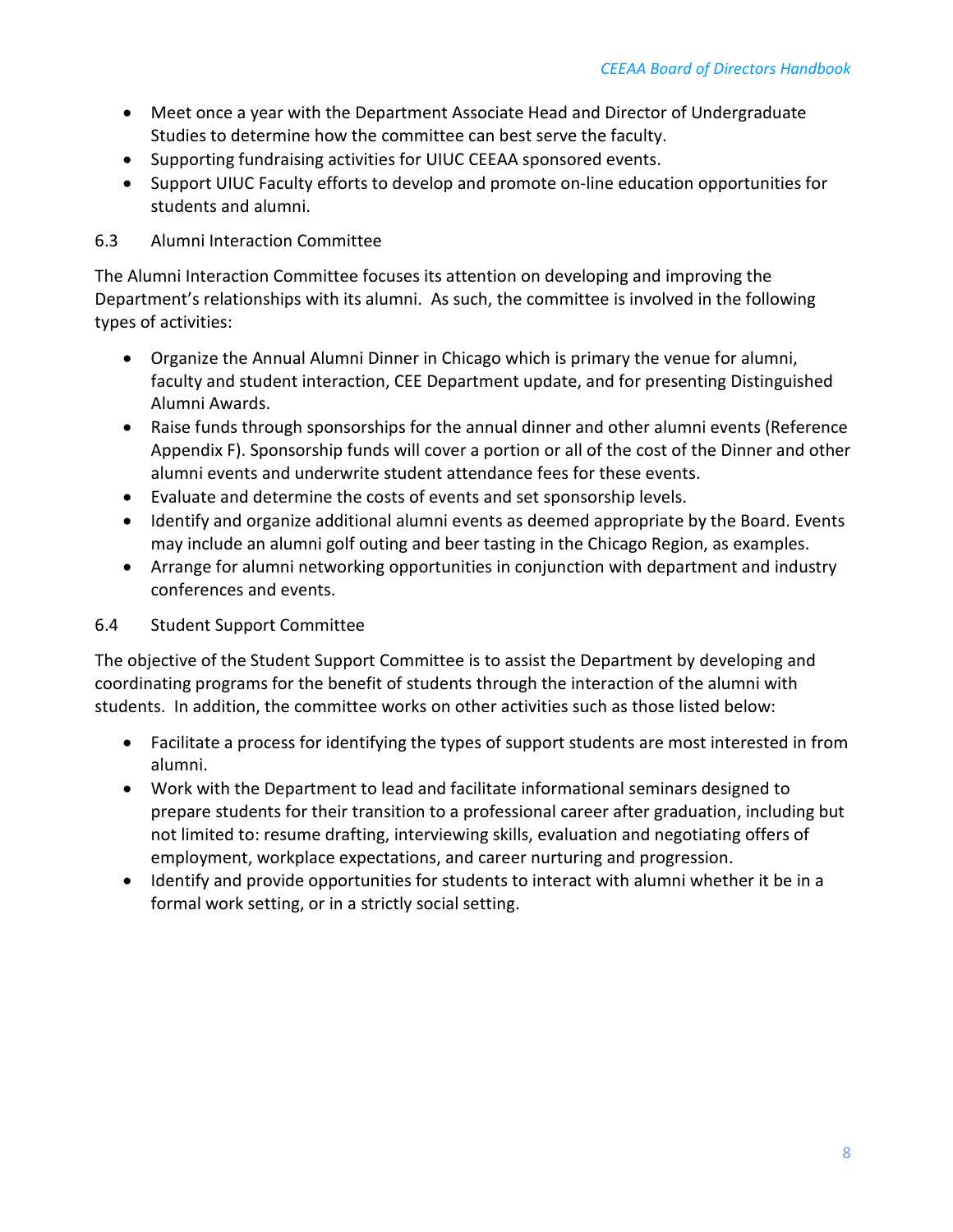## <span id="page-10-0"></span>6.5 Award/Nominating Committee

The Award/Nominating Committee is responsible for the recommendation of candidates for Alumni Association-sponsored awards and recommendations for new member nominations to the UIUC CEEAA Board of Directors. One of the primary activities of the Award/Nominating Committee is to facilitate the selection of the recipients of the UIUC CEEAA Distinguished Alumni Award, Distinguished Faculty Award, and the Young Alumnus Achievement Award each year. The rules for these awards are located in Appendix D. In addition, the Award/Nominating Committee is responsible for the following activities:

- Develop and maintain guidelines for the nomination of new members to the UIUC CEEAA Board of Directors that includes recommendations for how nominations should be solicited and evaluated. The current guidelines are located in Appendix E.
- Present recommendations for new members to the UIUC CEEAA Board of Directors every other year in accordance with to the nominating guidelines.
- Provide support in the creation and administration of additional programs that showcase alumni who have made significant contributions to the Department and/or the Civil and Environmental Engineering profession.
- Review and recommend modifications to the rules for alumni awards.

# <span id="page-10-1"></span>6.6 Young Engineers Division

The Young Engineers Division (YED) of the UIUC CEEAA is open to all UIUC CEEAA graduates under age 35. The objectives of the YED are to establish an ongoing relationship between the Alumni Association and the Department and recent graduates, provide networking opportunities, assist in providing insight and assistance for certification and professional development and raise funds for scholarships. Additional information is provided in Appendix G.

# <span id="page-10-2"></span>6.7 Task Forces

In addition to committees described above, the UIUC CEEAA Board of Directors may choose to organize task forces to conduct specialized, short-term studies.

# <span id="page-10-3"></span>6.8 Responsibilities of the Committee Chairs and Vice Chairs

A Chair and Vice Chair are appointed to lead the activities of each committee. In general, committee Chairs and Vice Chairs shall serve a two-year term. A summary of the responsibilities associated with each position is presented below.

# <span id="page-10-4"></span>6.8.1 Chair

The committee Chairs are responsible for the following activities.

- Organizing and presiding over committee meetings.
- Conducting activities of the committee between Board meetings
- Distributing information on committee activities and meetings to other committee members.
- Providing a report to the Board of Directors on committee activities at each Board of
- Directors meeting that will be included in the minutes of each meeting.
- Updating information on the committee for the Board of Directors Handbook.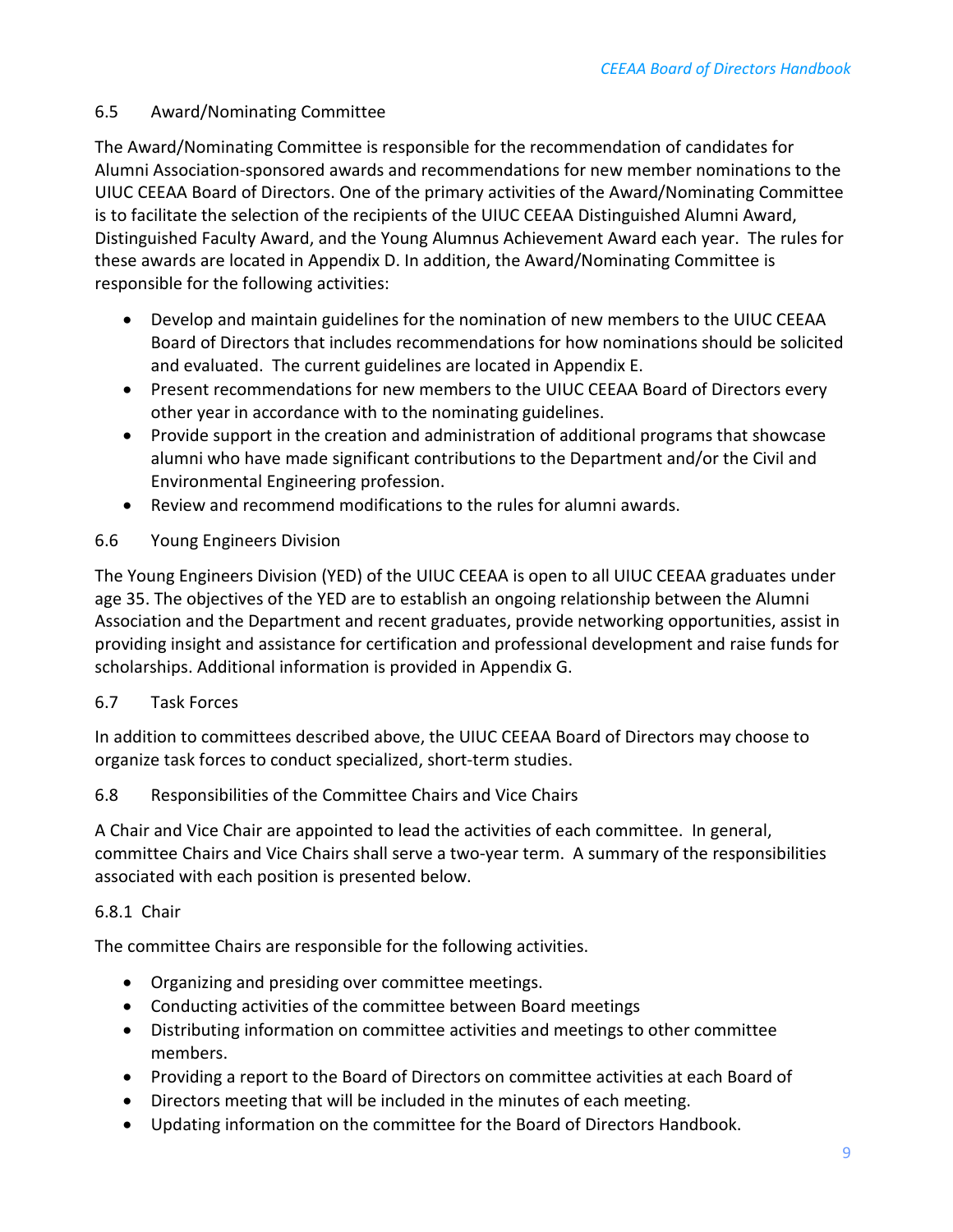## <span id="page-11-0"></span>6.8.2 Vice Chair

The Committee Vice Chairs are responsible for the following activities.

- Presiding over committee meetings in the absence of the Chair.
- Monitoring and reporting committee expenditures during the year to the Executive- Finance Committee.
- Preparing minutes of committee meetings for distribution with the Board meeting minutes.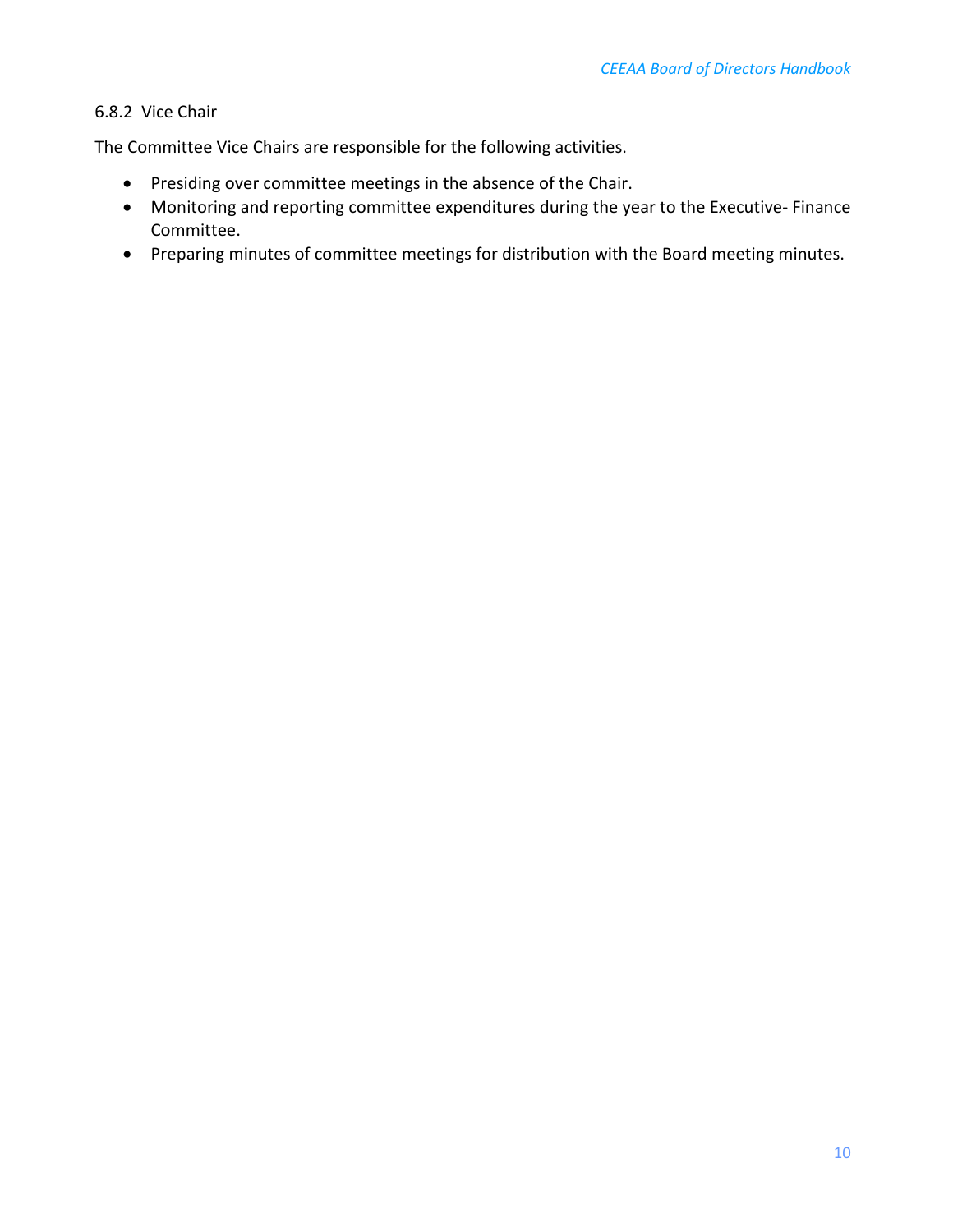#### **APPENDIX A:**

## **UIUC CEEAA Board of Directors Meeting Activities**

<span id="page-12-0"></span>This document summarizes the activities to be addressed at each Board of Directors meeting to ensure the Board responsibilities are addressed on a timely basis.

| <b>General Activities</b>                                                                                                                                     | <b>Responsibility</b>                            |
|---------------------------------------------------------------------------------------------------------------------------------------------------------------|--------------------------------------------------|
| Annual Board Meeting in Chicago (first or second quarter of<br>calendar year)                                                                                 |                                                  |
| <b>PRIOR TO MEETING</b>                                                                                                                                       |                                                  |
| Review Bylaws and prepare recommendations for any necessary changes<br>Coordinate fund raising efforts for the alumni event that follows the<br>Board meeting | CEEAA Vice-President                             |
| Prepare guidelines for committee expenditures for the year                                                                                                    | <b>CEEAA Second Vice-</b><br>President/Secretary |
| Apply to Alumni Association for special allocations provided to<br>constituency organizations - applications due April 1                                      | Alumni Interaction<br>Committee                  |
| Prepare and distribute agenda for meeting                                                                                                                     | <b>CEEAA President</b>                           |
| <b>AT MEETING</b>                                                                                                                                             |                                                  |
| Present recommendations for Bylaws changes to Executive/Finance<br>Committee                                                                                  | <b>CEEAA Vice-President</b>                      |
| Act on recommendations for Bylaws changes                                                                                                                     | Board                                            |
| Present guidelines for committee expenditures for the year                                                                                                    | <b>CEEAA Second Vice-</b><br>President/Secretary |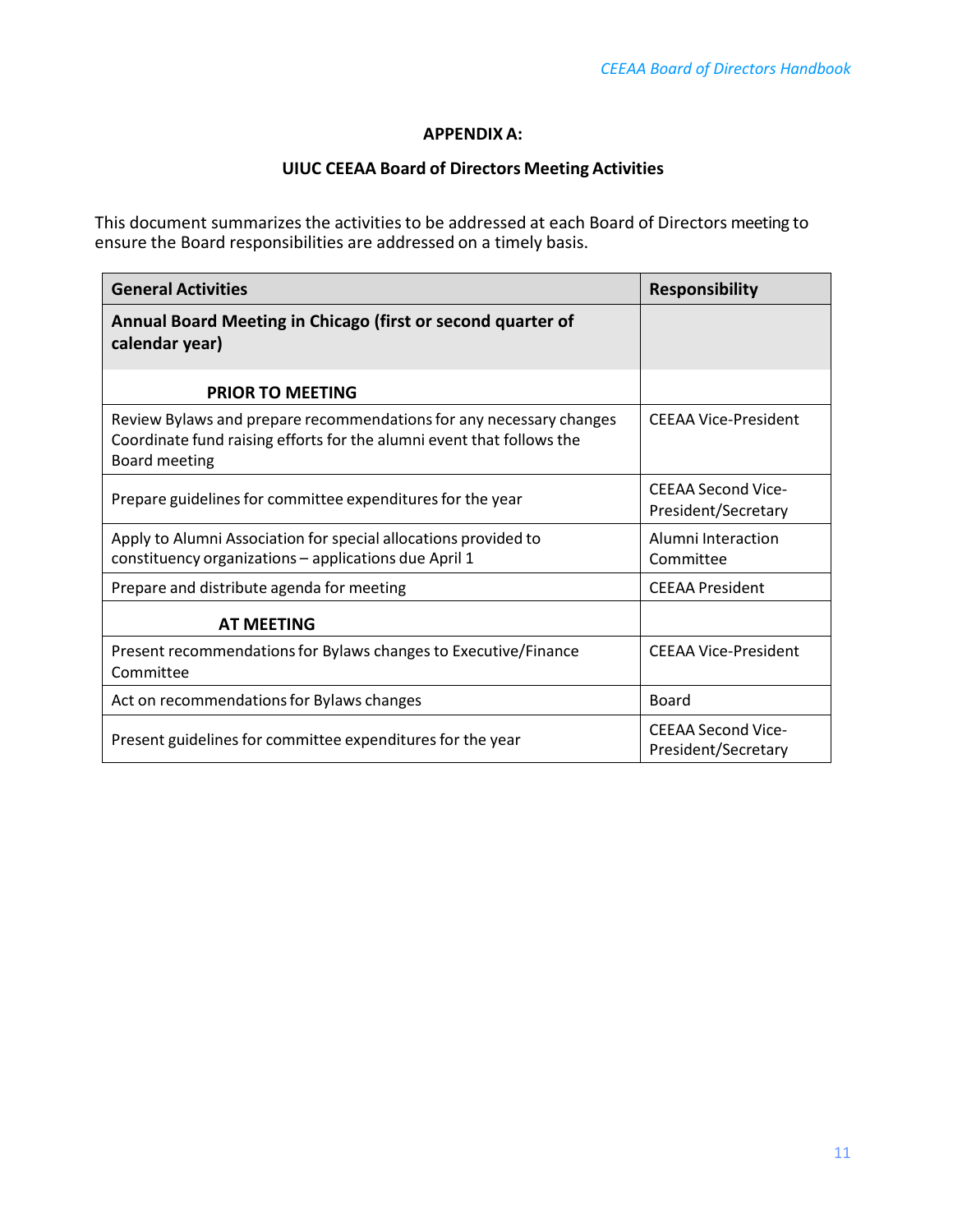| <b>General Activities</b>                                                                                    | <b>Responsibility</b>                            |
|--------------------------------------------------------------------------------------------------------------|--------------------------------------------------|
| <b>Fall Meeting (September / October)</b>                                                                    |                                                  |
| <b>PRIOR TO MEETING</b>                                                                                      |                                                  |
| Assign Board members to committees (even years)                                                              | <b>CEEAA President</b>                           |
| Assign Committee Chairs and Vice-Chairs                                                                      | <b>CEEAA President</b>                           |
| Review committee scopes and update as necessary                                                              | <b>Committee Chairs</b>                          |
| Incorporate any changes to committee scopes and other updates to Board<br>Handbook                           | <b>CEEAA Second Vice-</b><br>President/Secretary |
| Arrange for various student organizations to make presentations at<br>meeting                                | <b>Student Support</b><br>Committee              |
| Update Board roster, list of former Board members, and list of Past<br>Presidents                            | <b>Department Staff</b>                          |
| <b>AT MEETING</b>                                                                                            |                                                  |
| Distribute copies of updated Board Handbook                                                                  | <b>CEEAA Second Vice-</b><br>President/Secretary |
| Set dates for future Board meetings                                                                          | <b>CEEAA President</b>                           |
| Representatives from the Faculty and various student organizations<br>make presentations on their activities | <b>Student organizations</b>                     |
| Present recommendations for activities to be undertaken by the Board                                         | Alumni Interaction<br>Committee                  |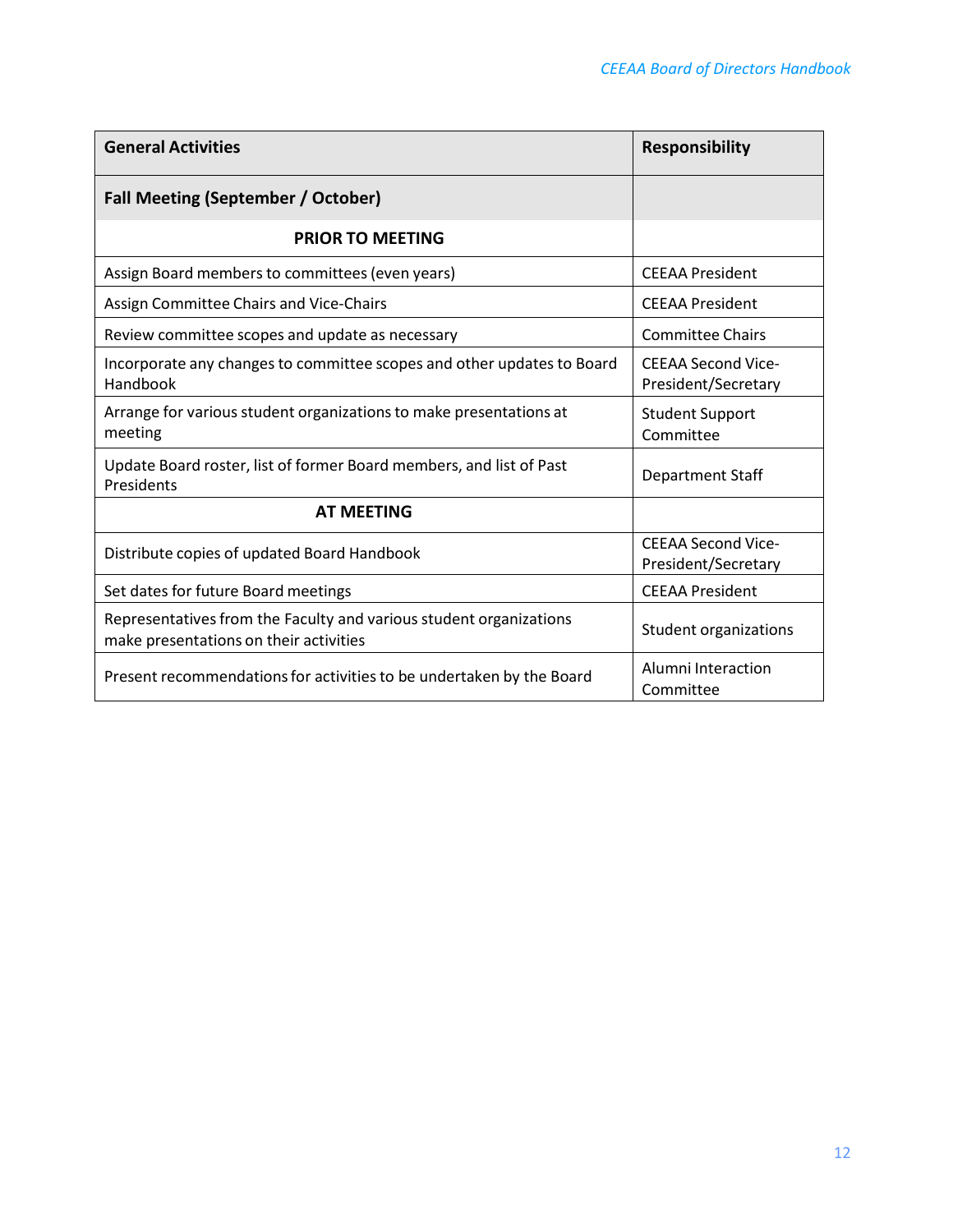| Timeline for UIUC CEEAA sponsored awards - Distinguished<br><b>Alumnus Award and Young Alumnus Achievement Award</b>                                         | <b>Responsibility</b>   |
|--------------------------------------------------------------------------------------------------------------------------------------------------------------|-------------------------|
|                                                                                                                                                              |                         |
| <b>March</b>                                                                                                                                                 |                         |
| Transmit Call for Award Nominations to CEEAA Board and Department staff                                                                                      | Department Staff        |
| Send reminder to Newsletter Editor to publish Call For Award Nominations in<br>newsletters (CEEAA Alumni magazine and Illinois Alumni magazine)              | Department Staff        |
|                                                                                                                                                              |                         |
| <b>August</b>                                                                                                                                                |                         |
| Deadline for receipt of award nominations (August 1)                                                                                                         | Department Staff        |
| Send thank-you letters to award nominees and nominators acknowledging receipt<br>of nominations                                                              | Department Staff        |
| Distribute nomination packets to members of Awards/Nominating committee by<br>August 15                                                                      | Department Staff        |
| Review packet of award nominations prior to fall meeting                                                                                                     | Committee Chair         |
|                                                                                                                                                              |                         |
| <b>Fall Board Meeting (September / October)</b>                                                                                                              |                         |
| Awards/Nominating Committee presents recommendations for Distinguished<br>Alumnus Award and Young Alumnus Award to CEEAA President and Board for<br>approval | Committee Chair         |
|                                                                                                                                                              |                         |
| <b>October</b>                                                                                                                                               |                         |
| Notify award winners and request bio information, photos, and list of<br>publications to inform of award announcement                                        | <b>Department Staff</b> |
| Send thank-you letters to all award nominees and nominators. Inform<br>those nominees eligible for carryover consideration                                   | Department Staff        |
|                                                                                                                                                              |                         |
| Annual Board Meeting in Chicago (first or second quarter of calendar year)                                                                                   |                         |
| Present awards as part of Annual Meeting                                                                                                                     | <b>CEEAA President</b>  |
| Transmit notice of award to UIUC-Alumni Association, Engineering News<br>Record, ASCE, and other national and local professional                             | Department Staff        |

/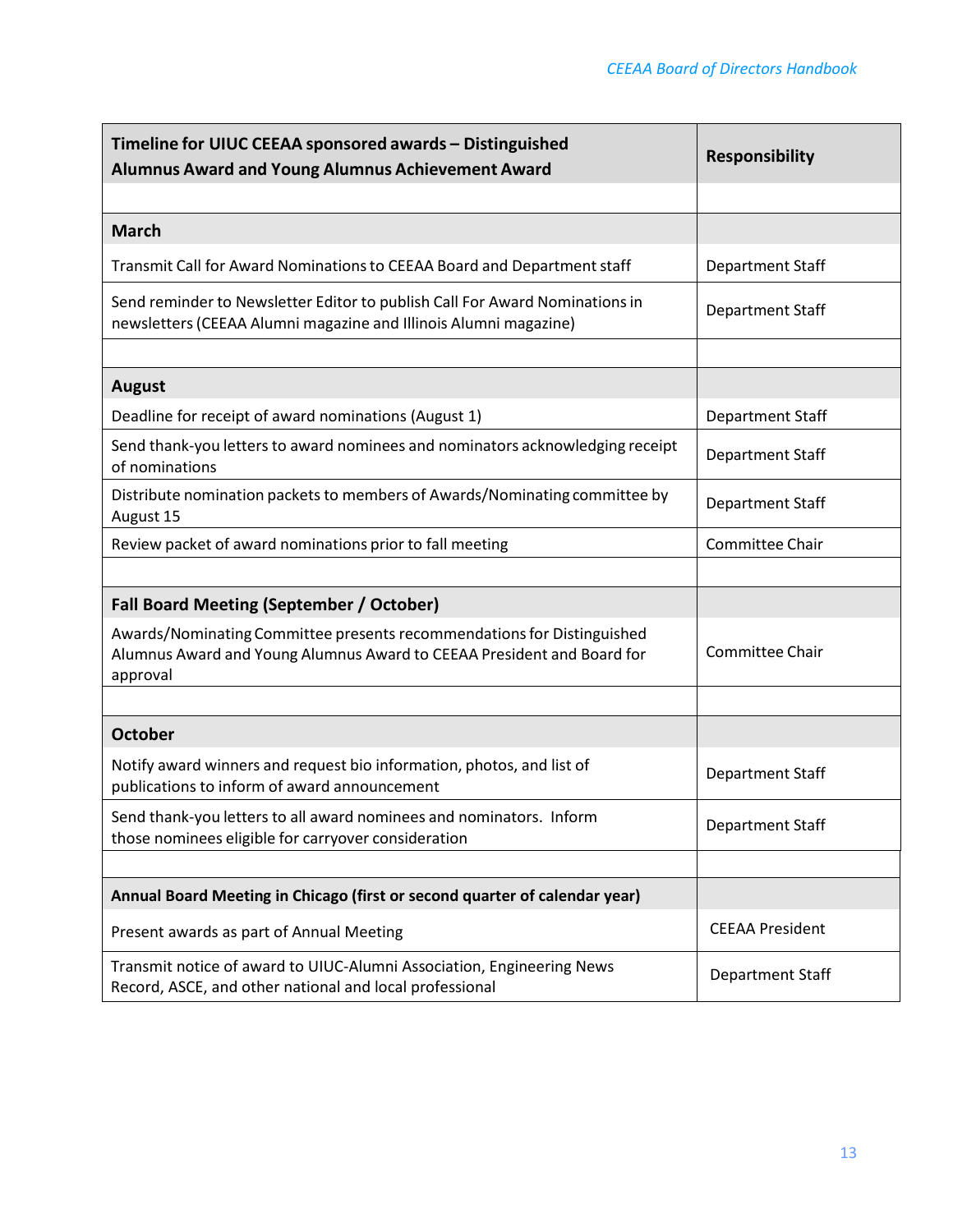| Timeline for nomination of new members to UIUC CEEAA Board of<br><b>Directors</b>                                                                                  | <b>Responsibility</b>  |
|--------------------------------------------------------------------------------------------------------------------------------------------------------------------|------------------------|
| <b>Odd Numbered Years</b>                                                                                                                                          |                        |
| Annual Board Meeting in Chicago (first or second quarter of calendar<br>year)                                                                                      |                        |
| General announcement in President's remarks of upcoming open Board of<br>Director positions and nomination information                                             | <b>CEEAA President</b> |
| Confirm call for Board nominations in all CEEAA Newsletters                                                                                                        | Department Staff       |
| September 15                                                                                                                                                       |                        |
| President informs Awards/Nominations Committee of those Board Members who<br>will rotate off the Board to be filled by new members                                 | <b>CEEAA President</b> |
|                                                                                                                                                                    |                        |
| <b>Fall Board Meeting (September / October)</b>                                                                                                                    |                        |
| Awards/Nominating Committee prepares short-list of Board attributes to<br>be filled by recommended candidates to be identified in March of Even<br>Numbered years. | A/N Committee          |
|                                                                                                                                                                    |                        |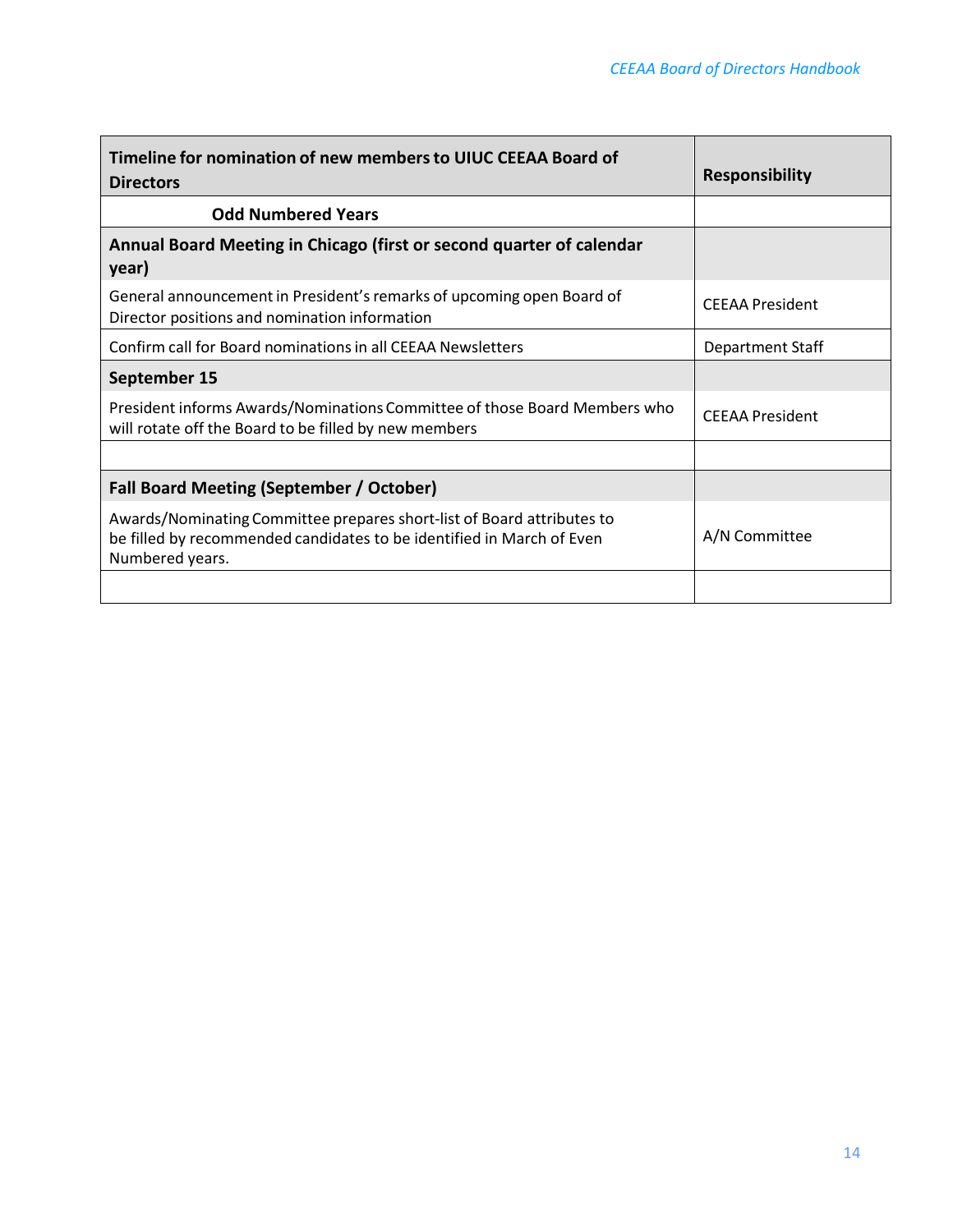| <b>Even Numbered Years</b>                                                                                                                |                         |
|-------------------------------------------------------------------------------------------------------------------------------------------|-------------------------|
| January 15                                                                                                                                | <b>Department Staff</b> |
| Deadline for nominations for new Board members                                                                                            |                         |
| <b>February 15</b>                                                                                                                        | <b>Department Staff</b> |
| Distribute nomination packets to members of Awards/Nominating Committee                                                                   |                         |
| Annual Board Meeting in Chicago (First or second quarter of calendar                                                                      |                         |
| year)                                                                                                                                     |                         |
| Awards/nominating Committee presents to full Board the list of<br>recommended nominees for new Board members - Board votes on             | Committee Chair         |
|                                                                                                                                           |                         |
| <b>March</b>                                                                                                                              |                         |
| Notify approved nominees                                                                                                                  | <b>CEEAA President</b>  |
| Notify all other candidates of their status                                                                                               | Committee Chair         |
| Notify CEEAA Newsletter Editor of approved nominees for publication in<br>Spring/Summer Newsletter                                        | Department Staff        |
|                                                                                                                                           |                         |
| <b>August</b>                                                                                                                             |                         |
| Send information packets to new Board members                                                                                             | Department Staff        |
|                                                                                                                                           |                         |
| <b>Fall Meeting (September / October)</b>                                                                                                 |                         |
| New Board members take office                                                                                                             |                         |
| Remind Board of ongoing solicitation for new Board members                                                                                | Committee Chair         |
|                                                                                                                                           |                         |
| <b>October</b>                                                                                                                            |                         |
| Send reminder to CEEAA Newsletter Editor to publish Call For Nominations to the<br>CEEAA Board of Directors in all editions of Newsletter | Department Staff        |

# *Activitiesto be Addressed at Other Times of the Year*

In addition to the Board responsibilities, the President is responsible for preparing a column for the UIUC CEE Newsletter two or three times each year, as directed by the Department Staff.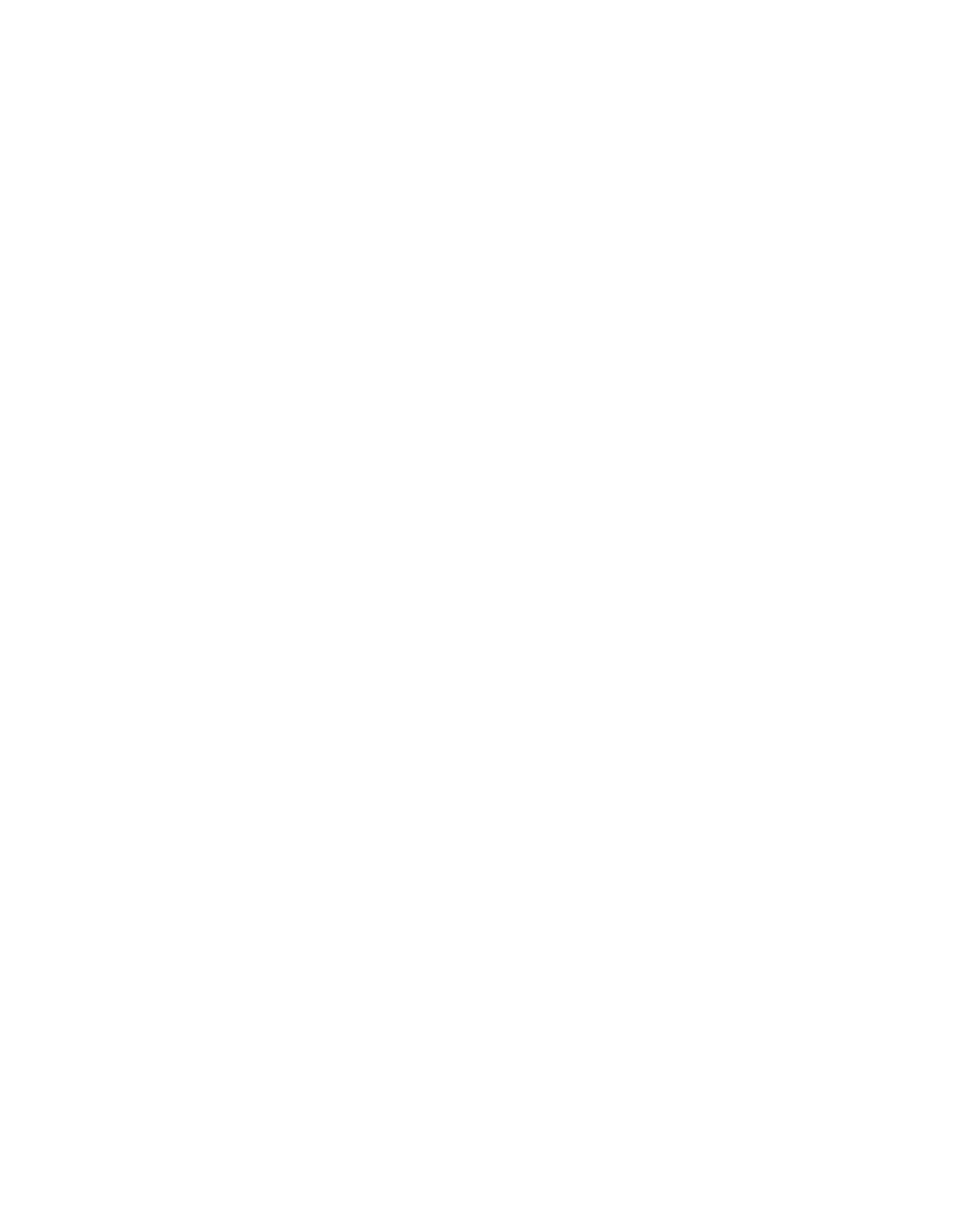## **APPENDIX B: BYLAWS**

Bylaws – Civil and Environmental Engineering Alumni Association

<span id="page-18-0"></span>University of Illinois Urbana-Champaign

October 11, 2019, as amended October 1996, October 1980, September 1994, February 2000, April 2003, August 2006, March 2008, and September 2012

1. Name. The name of this association shall be the University of Illinois at Urbana-Champaign Civil and Environmental Engineering Alumni Association.

2. Affiliation. This association is recognized is an independent alumni association of the University of Illinois at Urbana-Champaign Civil and Environmental Engineering Department. (the Department)

3. Mission. The mission of the University of Illinois at Urbana-Champaign Civil and Environmental Engineering Alumni Association is to work with and support the Department of Civil and Environmental Engineering faculty, staff, students, and alumni and to inspire lifelong loyalty and pride among alumni and friends by developing and enhancing their continued relationship with the Department. To fulfill its mission, the Association will create a Board to provide advice and counsel to the Department, to recognize distinguished alumni, to foster collegial alumni relations and alumni support of the Department, to mentor students and facilitate their entry into the engineering profession, to represent the Department in activities conducted by the Alumni Association, and to support the Department's public outreach activities.

4. Membership. Membership shall consist of alumni of the University of Illinois at Urbana-Champaign Civil and Environmental Engineering Department. Non-alumni department faculty shall be ex-officio members while actively serving as department faculty.

5. Officers and Board of Directors.

(a) Officers shall be a President, Vice President, Second Vice President/Secretary, and Immediate Past President. The officers shall constitute the Executive-Finance Committee of the Association. The President, Vice President, and Second Vice President/Secretary shall be elected from the members of the Association and must be Civil and Environmental Engineering graduates of the University of Illinois at Urbana-Champaign College of Engineering. The Second Vice President/Secretary or designee shall provide minutes of board meetings and record all expenditures made on behalf of the Civil and Environmental Engineering Alumni Association and shall provide a financial report at each board meeting. The term of office for all officers shall be two years beginning at the Fall Board Meeting or on October 1, whichever comes first, following election or appointment. Election shall be held at a regularly called business meeting prior to the end of each two year period or by the balloting procedures described in Paragraph 5(d).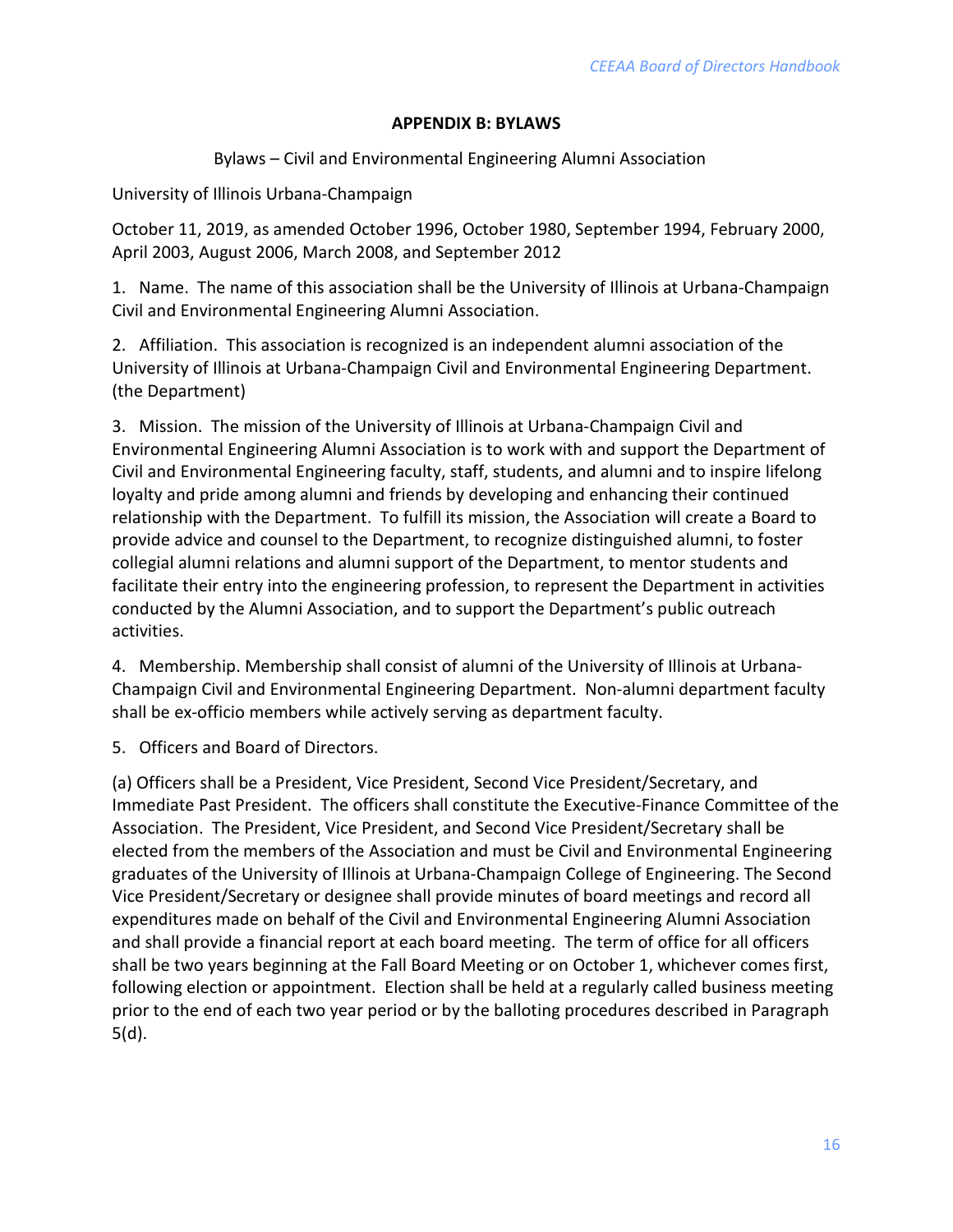(b) The Board of Directors will consist of up to nineteen members including: President, Vice President, Second Vice President/Secretary, Immediate Past President, and up to fifteen directors at least one of which shall not be older than 35 years at the time of election. Directors who are not officers will be elected for a term of four years as specified in Paragraph 5(d) or at a regular board meeting. Terms of office will expire prior to the Fall Board Meeting or on October 1, whichever comes first, of even numbered years and no director can serve for more than two consecutive terms.

(c) The responsibility for developing a slate of officers and directors for endorsement by the Board of Directors is held jointly by the Executive-Finance and Award/Nominating Committees. The Executive-Finance Committee shall select and approve Board officers and second term directors.

The Award/Nominating Committee shall develop a slate of first term directors. The slate of first term directors shall be presented to the Board of Directors for endorsement by majority vote.

6. Meetings. Meetings of the association shall be held upon call by the Board of Directors.

Date and place of the meeting will be announced by email, social media, direct mailing or in the newsletter. The annual meeting of the association shall be held in Chicago or Champaign-Urbana as directed by the Board in the first or second quarter of each calendar year.

7. Revisions. Proposed revisions to these bylaws shall be endorsed by a majority of favorable votes of the Board of Directors present.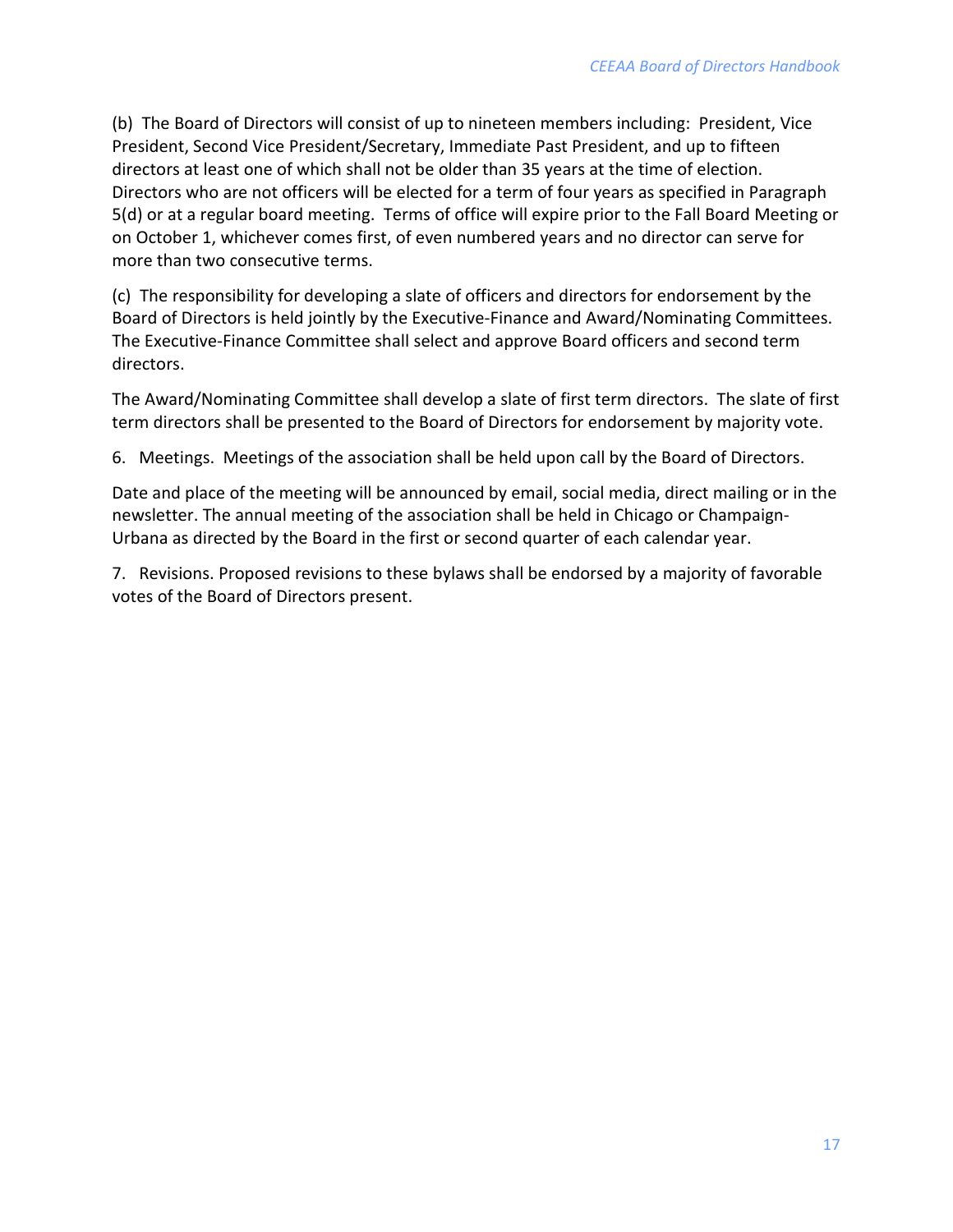## **APPENDIX C:**

#### **UIUC CEE ALUMNI ASSOCIATION ORGANIZATION AND OPERATION**

#### <span id="page-20-0"></span>MINIMUM STANDARDS

The UIUC CEE Department has established the following organizational structure for its alumni association. The sections below outline requirements of the organization to be recognized by the UIUC CEE Department as its official alumni association.

Section 1. The CEE Department (The Department) shall encourage the formation of an alumni association, referred to in these bylaws as "the association," by its faculty and staff.

Section 2. The Department shall give recognition to the association by its department head.

Section 3. Membership in the association is automatically granted to all alumni who have graduated from the Department with a B.S., M.S. or Ph.D. degree. No dues can be assessed by the association for general membership. The Department may allow the association to charge dues for a more exclusive level of membership, if requested by the CEEAA Board and approved by the department head. If membership dues are collected, the funds shall be retained by the Department for use by the association. Use of these funds for other than alumni activities must be approved by the department head. The CEEAA Board must provide approval to spend or allocate these funds through a simple majority vote.

Section 4. To maintain status, the association shall hold at least one meeting each year and regularly engage the Department in its planned activities. Failure to comply with this provision may result in termination of the current CEEAA Board or the association altogether.

1. The association must have bylaws, officers, and a board of directors composed of members of the association.

2. The association cannot conduct any activities which are in conflict with the Department's policies or procedures, or engage in activities which the Department deems to be in conflict, or not in keeping, with those of UIUC.

3. The Department must appoint a staff member to act as liaison between the alumni association and the Department. The liaison must be acceptable to the association. Duties of the liaison include the coordination of activities and programs of the association, including the alumni newsletter. The staff liaison shall attend meetings of the association.

4. Membership must be advocated through newsletters, event mailings, and/or special membership mailings. The alumni newsletter may be mailed to nonmembers of the association with the approval of the association board of directors.

5. The Department is charged with the responsibility of maintaining official alumni records. As addresses and other record changes of alumni are received by the association, they must be forwarded to the Department's alumni liaison. In addition, the Department must be notified of any change in the list of the association's officers and directors.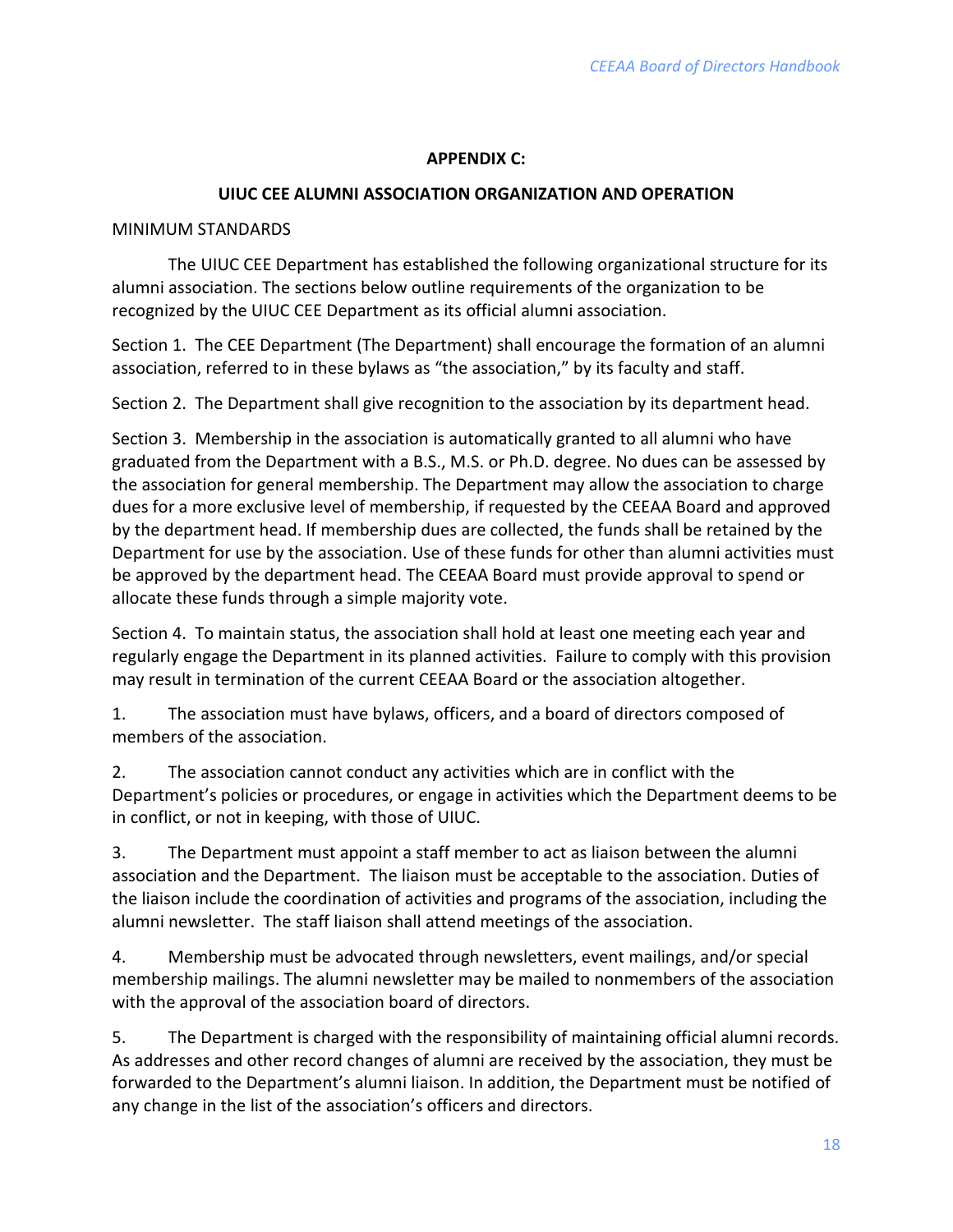6. The association must file an annual report with the Department, including a financial report showing its previous fiscal year's budget, actual revenues and expenditures, and next fiscal year's proposed budget. Funding and expenditures from other sources should be reported on the annual report. The report will be prepared and presented by the Department's liaison upon approval by the president of the CEEAA Board.

7. The President or other designated board member of the association shall authorize all disbursements other than University data processing or mailing center charges before forwarding them to the Department for final payment.

8. Prior to terminating the association, the CEE department head must provide six months prior written notice.

9. The University of Illinois Foundation can be utilized for any fund raising projects of the college, department, school, or institute.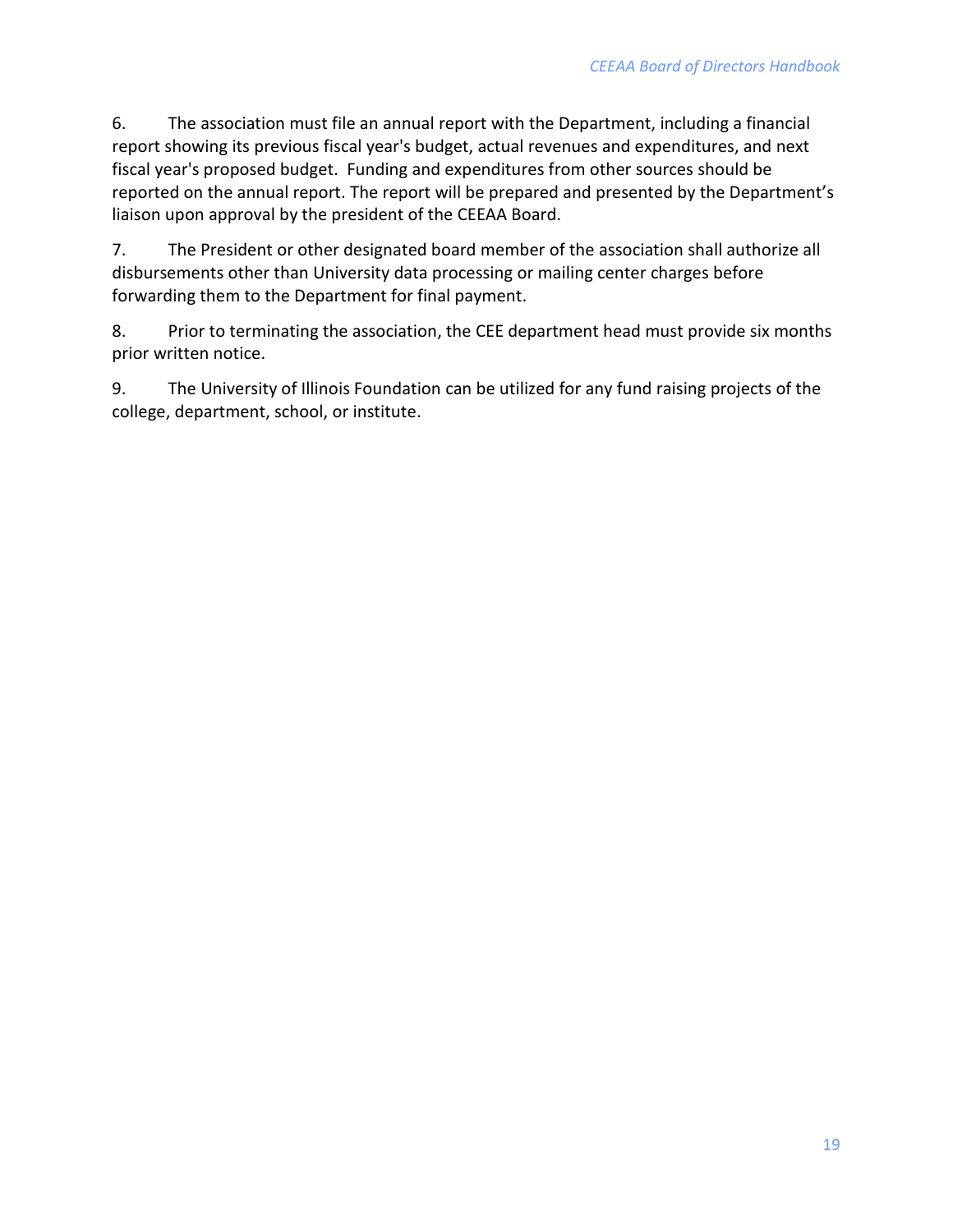## **APPENDIX D: RULES FOR ALUMNI AWARDS**

Adopted 1991

<span id="page-22-0"></span>Amended April 9, 1994, April 12, 1997, February 10, 1998, September 15, 2000, September 14, 2012, and March 11, 2015

## DISTINGUISHED ALUMNUS AWARD RULES

#### UNIVERSITY OF ILLINOIS AT URBANA-CHAMPAIGN

#### CIVIL AND ENVIRONMENTAL ENGINEERING ALUMNI ASSOCIATION

#### PURPOSE

The purpose of these awards is to recognize professional accomplishments or unique contributions to society of University of Illinois at Urbana-Champaign Civil and Environmental Engineering (UIUC CEE) graduates.

## **ELIGIBILITY**

- Recipients shall have distinguished themselves by outstanding leadership in planning and direction of engineering work, by administration of major engineering work, by their contribution to knowledge in the field of civil engineering, by fostering the professional development of young engineers, or by uniquely contributing to society. Recipients should be dedicated to the ideals of the profession as evidenced by their contributions to the recognition and promotion of civil engineering activities and professional organizations.
- Members of the UIUC Civil and Environmental Engineering Alumni Association (CEEAA) Board are not eligible for the award while on the Board and for at least two years after completion of board service.
- Members of the UIUC faculty are not eligible for the award while on the faculty/staff and for at least two years after ending their faculty/staff status with the University.
- Nominees shall remain on the ballot for three years. Individuals who were not selected can be re-nominated.

#### NOMINATION AND SELECTION

- Annually the UIUC CEEAA Board shall submit the names of the eligible candidates to the Award/Nominating Committee.
- UIUC CEEAA members and UIUC faculty may submit names of eligible candidates to the Award/Nominating Committee.
- The Award/Nominating Committee may solicit eligible candidates.
- A completed Nomination Information Form shall accompany all names of eligible candidates submitted to the Award/Nominating Committee (Distinguished Alumnus Nomination Form).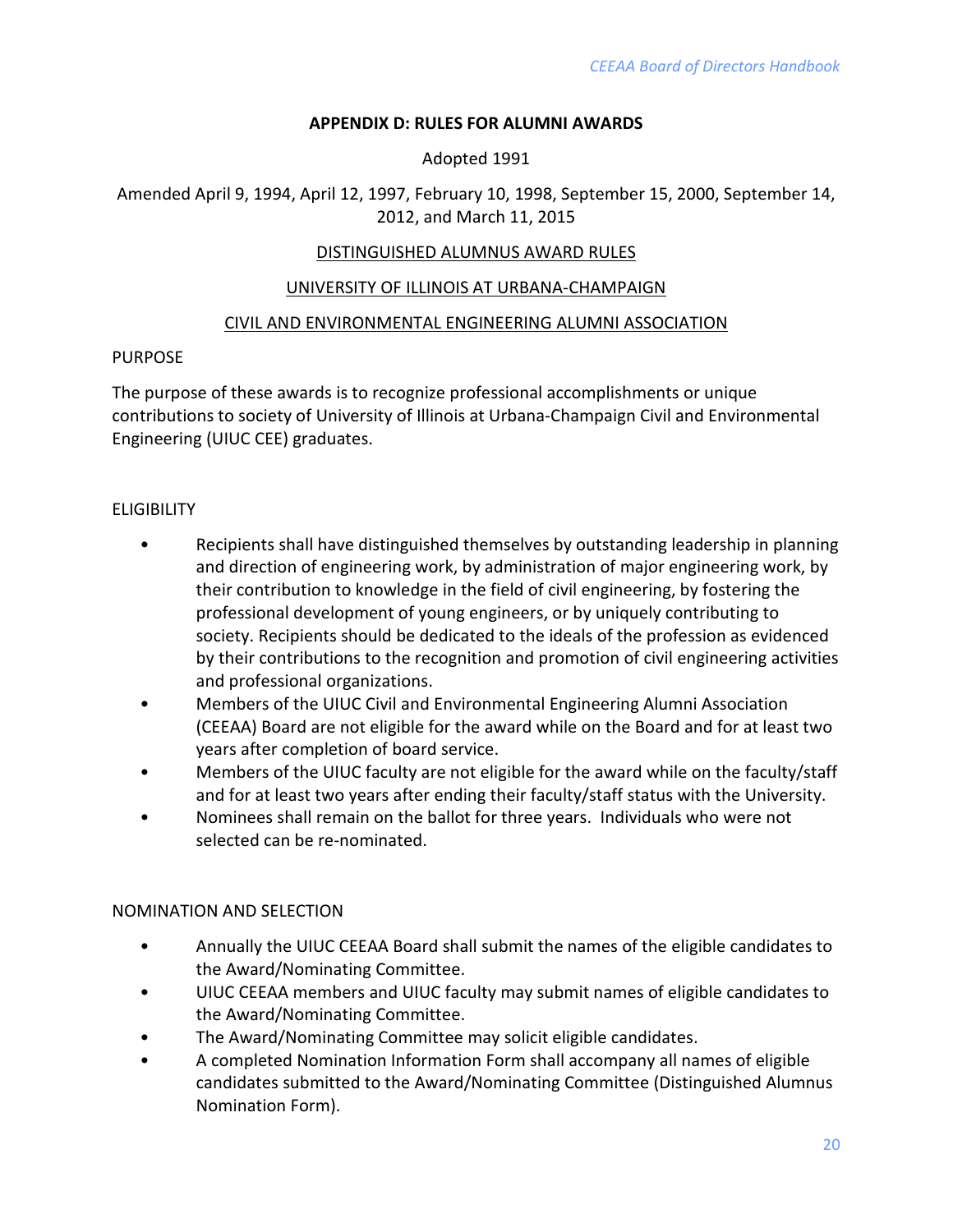- The annual number of recipients shall be limited to not more than one-tenth of one the percent (0.1%) of the number of CEE Alumni.
- The Award/Nominating Committee shall select nominees by a majority vote.
- The Award/Nominating Committee shall submit to the UIUC CEEAA Board a list of recommended nominees for the awards.
- Upon affirmative vote by a majority of the UIUC CEEAA Board, each awardee shall be notified in writing of their selection.

## PRESENTATION

- The award and presentation shall be in keeping with the stature of the award. A public presentation is desirable.
- Award recipients shall be published in the UIUC CEEAA Alumni Newsletter.

## GENERAL

- The Second Vice President/Secretary of the UIUC CEEAA Board shall maintain a list of the past recipients and shall annually provide that list to all Board members.
- The UIUC CEEAA Board may nominate recipients of the Distinguished Alumnus Award for other UIUC awards.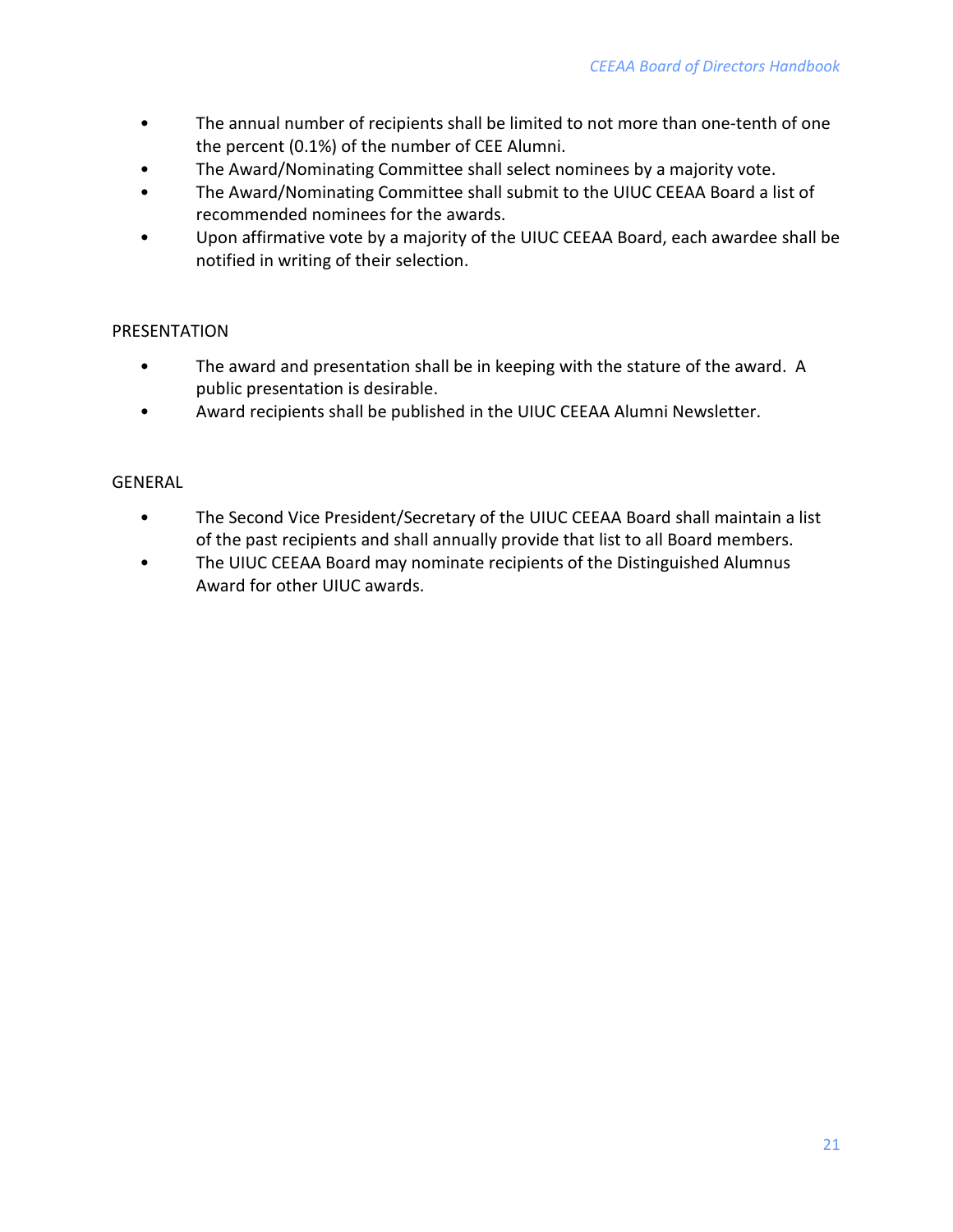# Adopted 1993

# Amended October 21, 2005, September 14, 2012, and March 11, 2015

# YOUNG ALUMNUS ACHIEVEMENT AWARD

## UNIVERSITY OF ILLINOIS AT URBANA-CHAMPAIGN

## CIVIL AND ENVIRONMENTAL ENGINEERING ALUMNI ASSOCIATION

# PURPOSE

The purpose of this award is to recognize early professional accomplishments or unique contributions to society by graduates of the University of Illinois at Urbana-Champaign Civil and Environmental Engineering (UIUC CEE) Department who are thirty-five (35) years of age or younger during the calendar year in which they are initially nominated.

# **ELIGIBILITY**

- Recipients shall have distinguished themselves in their fields of endeavor and achieved a level of accomplishment significantly greater than that of other recent graduates who meet the criteria for this award.
- Recipients shall be thirty-five (35) years of age or younger during the calendar year in which they are initially nominated.
- Recipients shall have demonstrated the values derived from a civil and/or environmental engineering education by one or more of the following:
	- 1. Outstanding technical advancement or achievement
	- 2. Design innovation and excellence
	- 3. Enhancement of civil and environmental engineering education
	- 4. Outstanding leadership resulting in significant accomplishments
	- 5. Exemplary service to the profession
- Consideration is also given to volunteer activities in civic, religious or charitable groups and organizations.
- Members of the UIUC CEEAA Board are not eligible for the award while on the board and for two years after completion of Board service.
- Members of the UIUC faculty are not eligible for an award while on the faculty and for two years after ending their faculty status with the University.
- Nominees shall remain on the ballot for three years. Individuals who were not selected during the three year period can be re-nominated providing that the eligibility criteria can be met.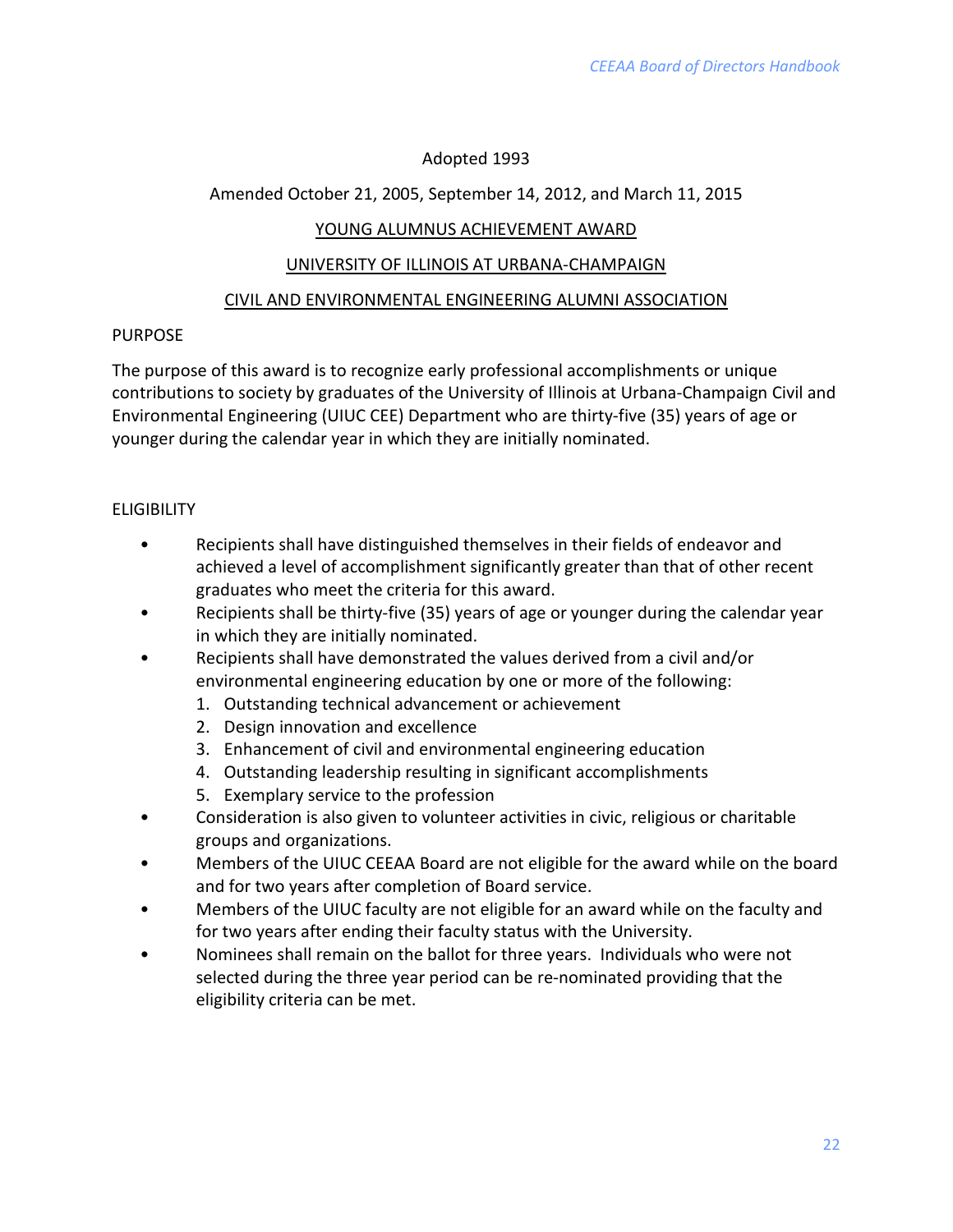## NOMINATION AND SELECTION

- Annually the UIUC CEEAA Board shall submit the names of eligible candidates to the
- Award/Nominating Committee.
- UIUC CEEAA Board members, alumni, and UIUC faculty may submit names of eligible candidates to the Award/Nominating Committee.
- The Award/Nominating Committee may solicit the names of eligible candidates from these, or other, sources.
- A completed Nomination Information Form shall accompany all names of eligible candidates submitted to the Award/Nominating Committee (Young Alumnus Nomination Form).
- The annual number of recipients shall be limited to not more than one-tenth of one percent (0.1%) of the number of UIUC CEE.
- The Award/Nominating Committee shall select recommended recipients by a majority vote.
- The Award/Nominating Committee shall submit to the UIUC CEEAA Board a list of recommended recipients for the awards.
- Upon affirmative vote by a majority of the UIUC CEEAA Board, each awardee shall be notified in writing.

# PRESENTATION

- The award and presentation shall be in keeping with the stature of the award. A public presentation is desirable.
- Award recipients shall be published in the UIUC CEEAA Alumni Newsletter.

# GENERAL

- The Second Vice President/Secretary of the UIUC CEEAA Board or designate shall maintain a list of past recipients and shall annually provide that list to all Board members.
- The UIUC CEEAA Board may nominate recipients of the Young Alumnus Achievement Award for other UIUC awards.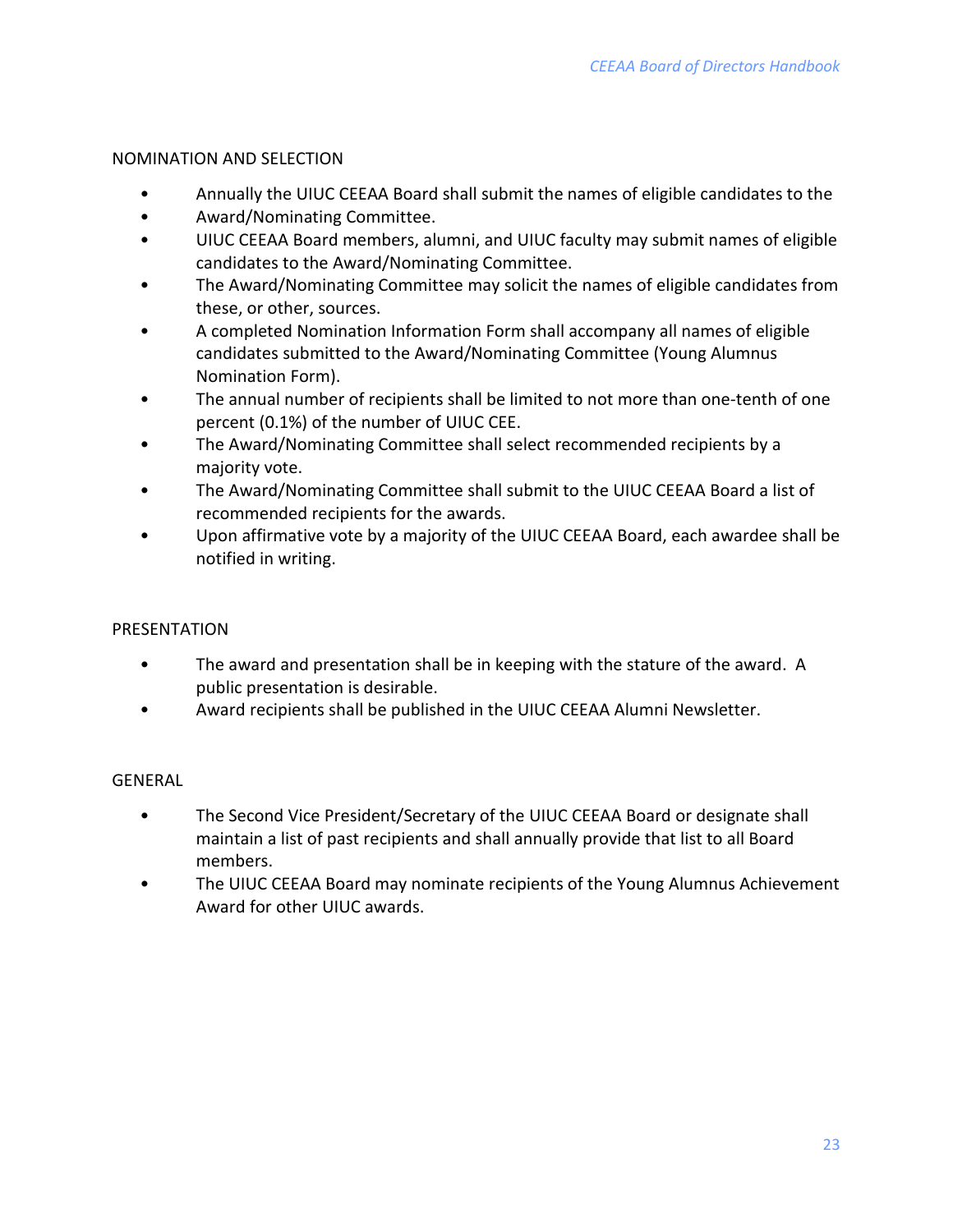# Adopted October 11, 2019

## DISTINGUISHED FACULTY AWARD

#### UNIVERSITY OF ILLINOIS AT URBANA-CHAMPAIGN

## CIVIL AND ENVIRONMENTAL ENGINEERING ALUMNI ASSOCIATION

#### PURPOSE

The purpose of this award is to recognize the professional accomplishments in teaching, research, and public service of University of Illinois at Urbana-Champaign Civil and Environmental Engineering (UIUC CEE) exemplary faculty members.

## **ELIGIBILITY**

- While seen as an opportunity to recognize more senior faculty who are also alumni and might not otherwise be eligible for UIUC CEEAA Distinguished Alumni Awards, all categories of faculty members, alumni or non-alumni, are eligible to be honored.
- Nominees may be in any faculty classification: lecturer, adjunct, research professor, assistant professor, associate professor, full professor, professor emeritus or retired status.
- Awards may be made posthumously.
- Recipients shall have distinguished themselves by outstanding leadership in the teaching of students on the UIUC campus, by innovative scholarly or practical research during their career, or in public service benefitting society. Recipients should have had an impact on the mentoring of students and fellow faculty members. Further, recipients should have demonstrated sustained excellence and highest ethical standards and integrity in their work and interactions to have brought distinction to themselves and the University of Illinois.

#### NOMINATION AND SELECTION

- Awards are not required to be given every year.
- The UIUC CEEAA Board members may submit the names of the eligible candidates to the Award/Nominating Committee.
- The UIUC CEE department administrative leadership (i.e., department head, associate heads) may submit recommendations for selection to the Award/Nominating Committee.
- Alumni of the UIUC CEE Department may submit a recommendation to members of the UIUC CEEAA Board for consideration.
- The Award/Nominating Committee may solicit eligible candidates.
- A brief justification for eligible candidates should accompany the nomination.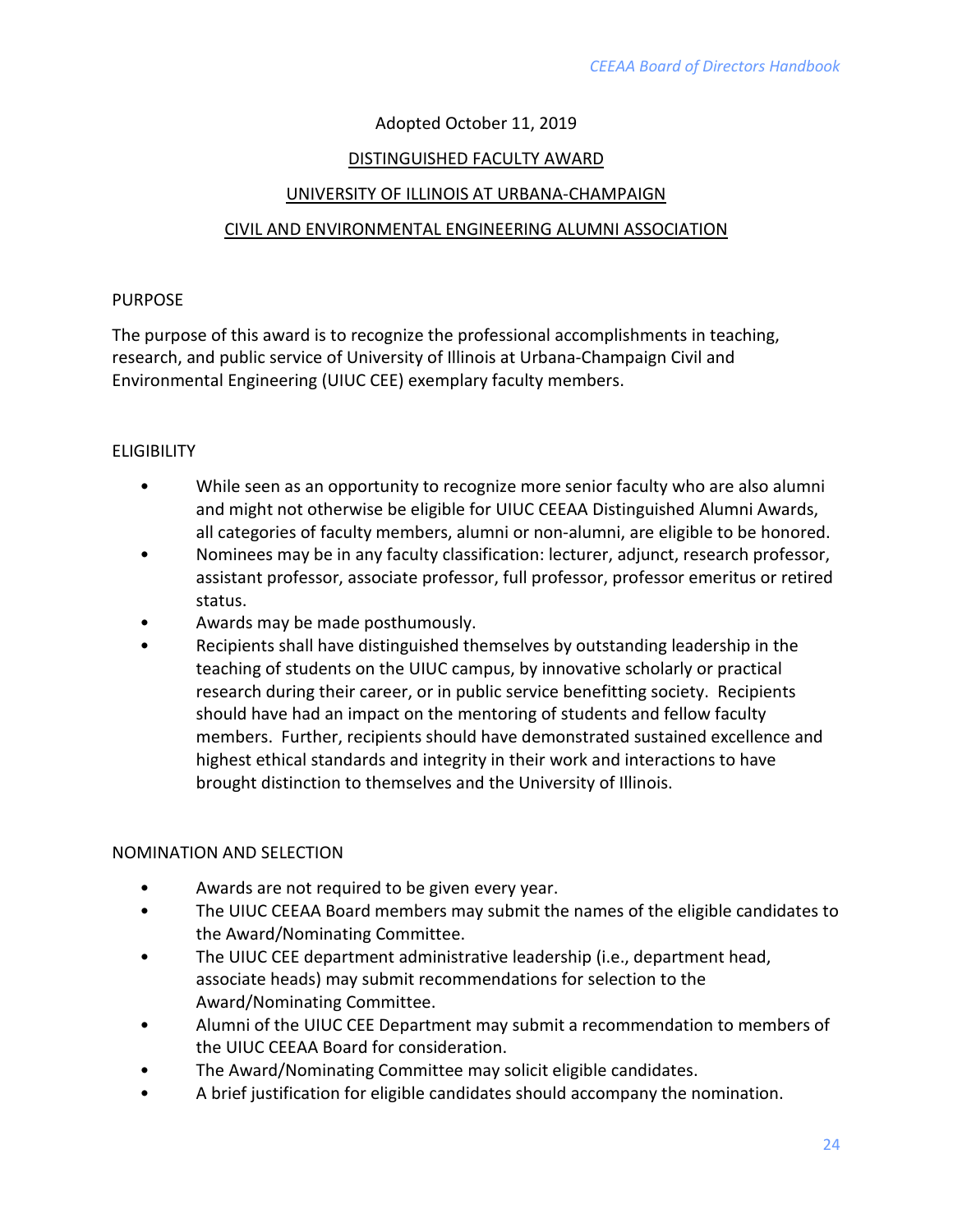- The Award/Nominating Committee shall select nominee(s) by a majority vote.
- The Award/Nominating Committee shall submit to the UIUC CEEAA Board a list of recommended nominee(s) for the award.
- Upon affirmative vote by a majority of the UIUC CEEAA Board, each awardee shall be notified in writing of their selection.
- Although there is no limit for the number of faculty who may be recognized in a given year, the distinction of the award should be considered as a special honor and allow for proper celebration of the awardee(s).

# PRESENTATION

- The award and presentation shall be in keeping with the stature of the award. A public presentation is desirable, whether on campus or as part of a broader UIUC CEEAA event.
- An appropriate physical award shall be presented to the recipient (i.e., plaque, certificate, medallion, etc.)
- Award recipients shall be published in the UIUC CEEAA Alumni Newsletter.

# GENERAL

- The Second Vice President/Secretary of the UIUC CEEAA Board shall maintain a list of the past recipients and shall annually provide that list to all Board members.
- The UIUC CEEAA Board may nominate recipients of the Distinguished Faculty Award for other UIUC awards.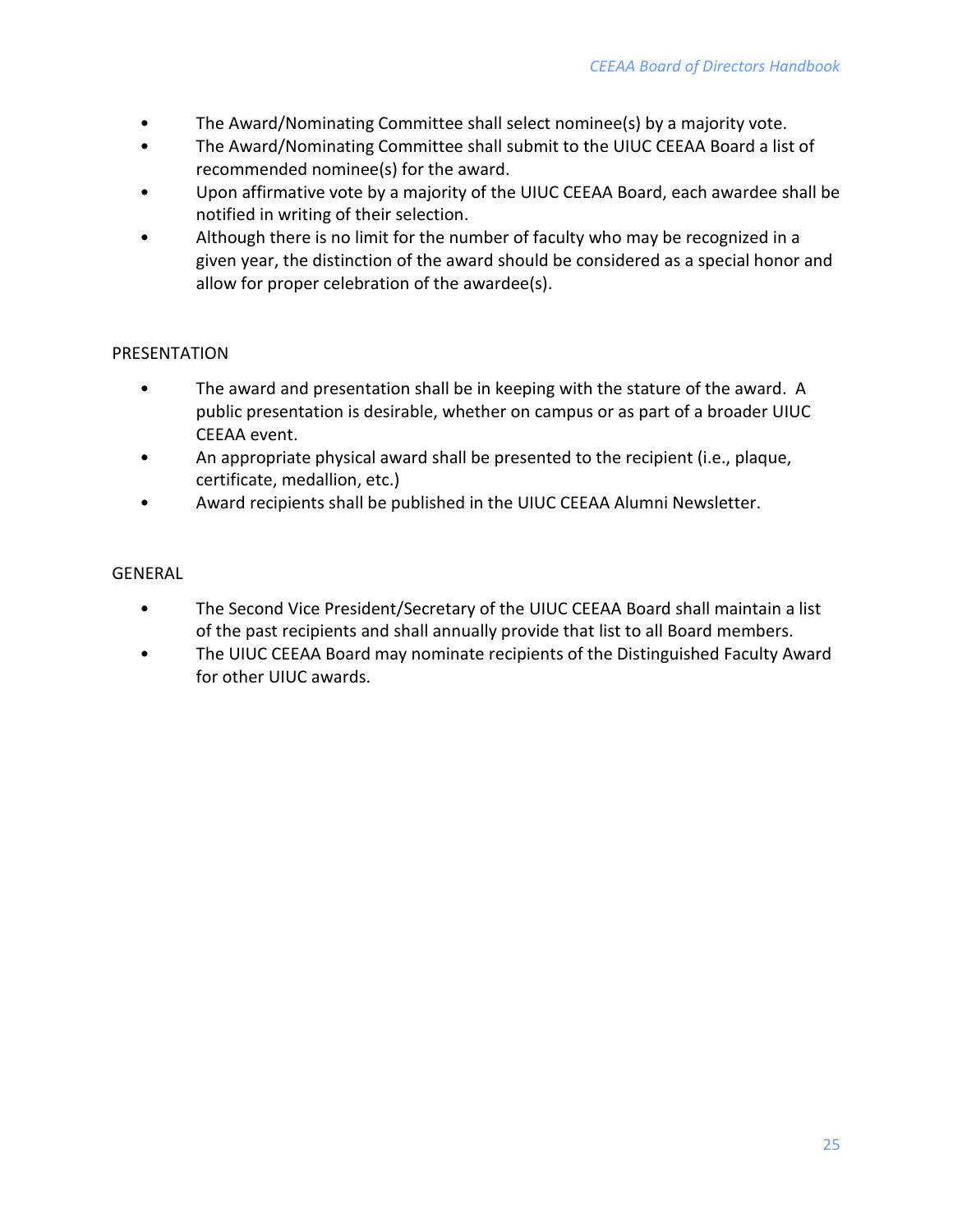## <span id="page-28-0"></span>**APPENDIX E: UIUC CEEAA BOARD MEMBER NOMINATION GUIDELINES**

## Adopted May 1, 2004

#### Amended September 14, 2012, March 14, 2019

#### I. Purpose

The purpose of these nomination guidelines is to establish general criteria for the solicitation, nomination, and recommendation of new members to the UIUC CEEAA Board of Directors. The guidelines are consistent with the UIUC CEEAA mission statement which states in part that " the Association will create a board to provide advice and counsel to the Department, to recognize distinguished alumni, to foster collegial alumni relations and alumni support of the Department, to mentor students and facilitate their entry into the civil engineering profession and to represent the Department's activities conducted by the Alumni Association, and to support the Department's public outreach activities." Recommendations for new UIUC CEEAA Board members are made in accordance with these guidelines by the Award/Nominating Committee every other year and when Board vacancies are created.

#### II. Board Member Qualifications and Characteristics

Nominees for Board members must be an alumnus with a degree from the UIUC CEE Department and a member of the UIUC CEEAA. Those that have obtained only an MS or PhD from the UIUC CEE Department are eligible for nomination. In addition, the following are considered to be desirable characteristics of Board members:

- Enthusiasm about the University and the CEE Department
- Willingness to commit time and energy to prepare for and attend Board and committee meetings and functions, such as special events
- Willingness to serve on committees and complete given assignments
- Active in the profession and in other organizations
- Ability to work well with people individually and in a group
- Ability to provide mentoring to students and faculty
- Willingness to financially support the Department, College, and University

#### III. Board Composition

When nominees are being considered, the Awards/Nominating committee should keep in mind that it is the desire of the UIUC CEEAA to maintain a Board composed of diverse members. Diversity of age, race, ethnicity, and gender should be considered. In addition, geographic and occupational diversity are important considerations to achieve a diverse Board with broad perspectives and viewpoints. It should also be noted that, in accordance with the bylaws, at least one Board member shall not be older than 35 years at the time of election.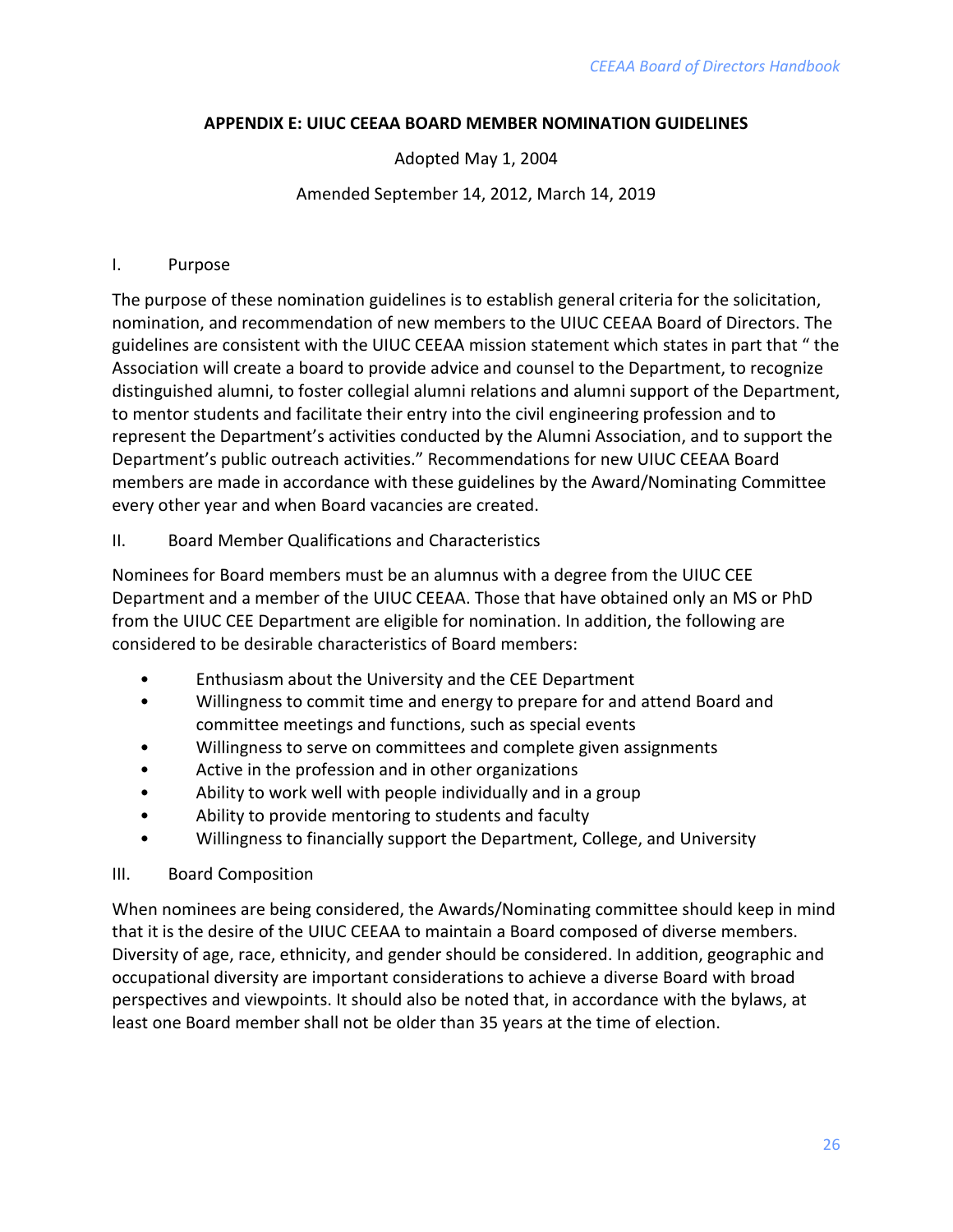## IV. Solicitation Process

The general membership of the UIUC CEEAA should be solicited for Board nominations at least annually by publishing a notice from the Awards/Nominating Committee chair in the UIUC CEEAA newsletter. In addition to the newsletter, targeted solicitations should be made annually to current and past UIUC CEEAA Board members, faculty, and supporters (financial or otherwise) of the UIUC CEE department. A nomination form should be included in the newsletter and as part of the targeted solicitations.

# V. Evaluation and Recommendation Process

The Awards/Nominating Committee will be responsible for compiling and maintaining the list of nominees. Letters or other expressions of interest (i.e., self nominations) from qualified candidates are acceptable. Nominees (and nominators as applicable) will be notified in writing that the nomination was received, and the nominees will be requested to confirm their willingness to serve on the Board. Those nominated should also be advised in writing of the responsibilities and expectations of Board members. Nominees will be evaluated by the Awards/Nominating committee based on the criteria noted in Sections II and III. At the Annual Board meeting in each even-numbered year, the Awards/Nominating committee will recommend to the UIUC CEEAA Board a slate of candidates for approval. Upon the creation of a vacancy on the Board, the Award/Nominating Committee will forward a recommended replacement to the Executive/Finance Committee for final review and recommendation to the Board.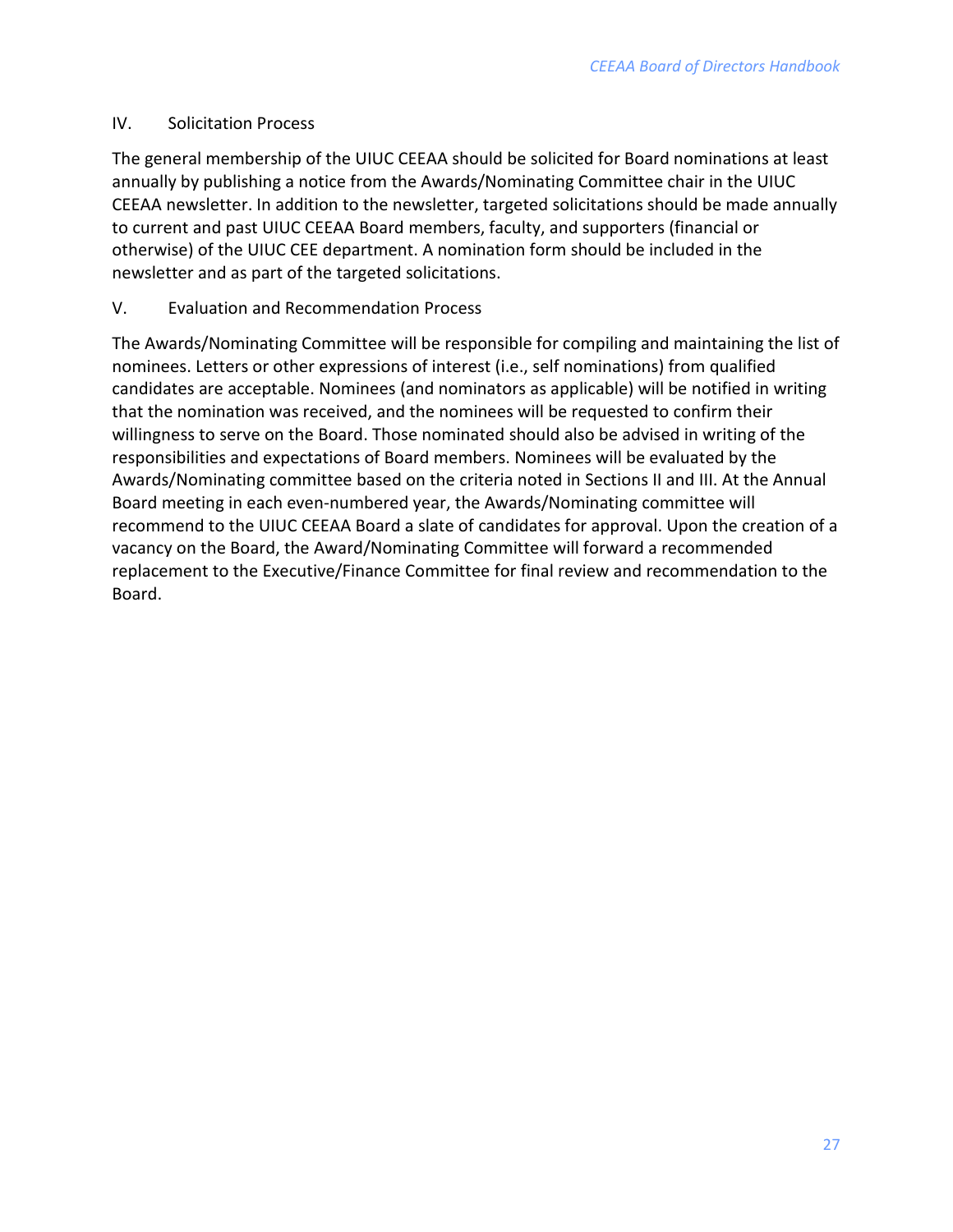## **APPENDIX F: UIUC CEEAA EVENT SOLICITATION PROCESS GUIDELINES**

<span id="page-30-0"></span>Purpose. These guidelines are to be used when soliciting sponsorship of UIUC CEEAA events.

#### HOMEWORK BEFORE THE CONTACT

**Make your company's own pledge.** This will give you the confidence to solicit a gift and enable you to understand everything that your prospects will consider when you speak with them.

**Think about the impact the CEE Department has had on you or your business**, why your company has contributed, and what you plan to tell peers at other companies about your own convictions and commitment.

**Familiarize yourself with the CEE Department today** through the UIUC CEE Alumni Association Board, the website and by learning about the various opportunities for companies to interact with the Department. Familiarize yourself with how the funds being solicited will be used. In addition, be prepared to address questions regarding how funds from regular contributors are used by the Department. Determine who the check should be made out to and who the contribution should be sent to.

**Focus on the individual – Make it personal.** Review current biographical information on the contact person within the target company and the company's giving history. Learn about their special interests and practice areas. Try to learn enough about the contact person to have a productive personal conversation.

#### GET IN TOUCH

**Make the call yourself** alum-to-alum or practitioner-to-practitioner; do not assign someone to make calls for you.

**Call the companies/contacts you know best first.** This will help you get comfortable with the process.

**Be positive and upbeat.** Don't apologize or let anybody put you off. If a contact says he or she already knows all about the Department or the event, say that you would still appreciate a chance to tell why you believe his or her company's participation is important to the effort.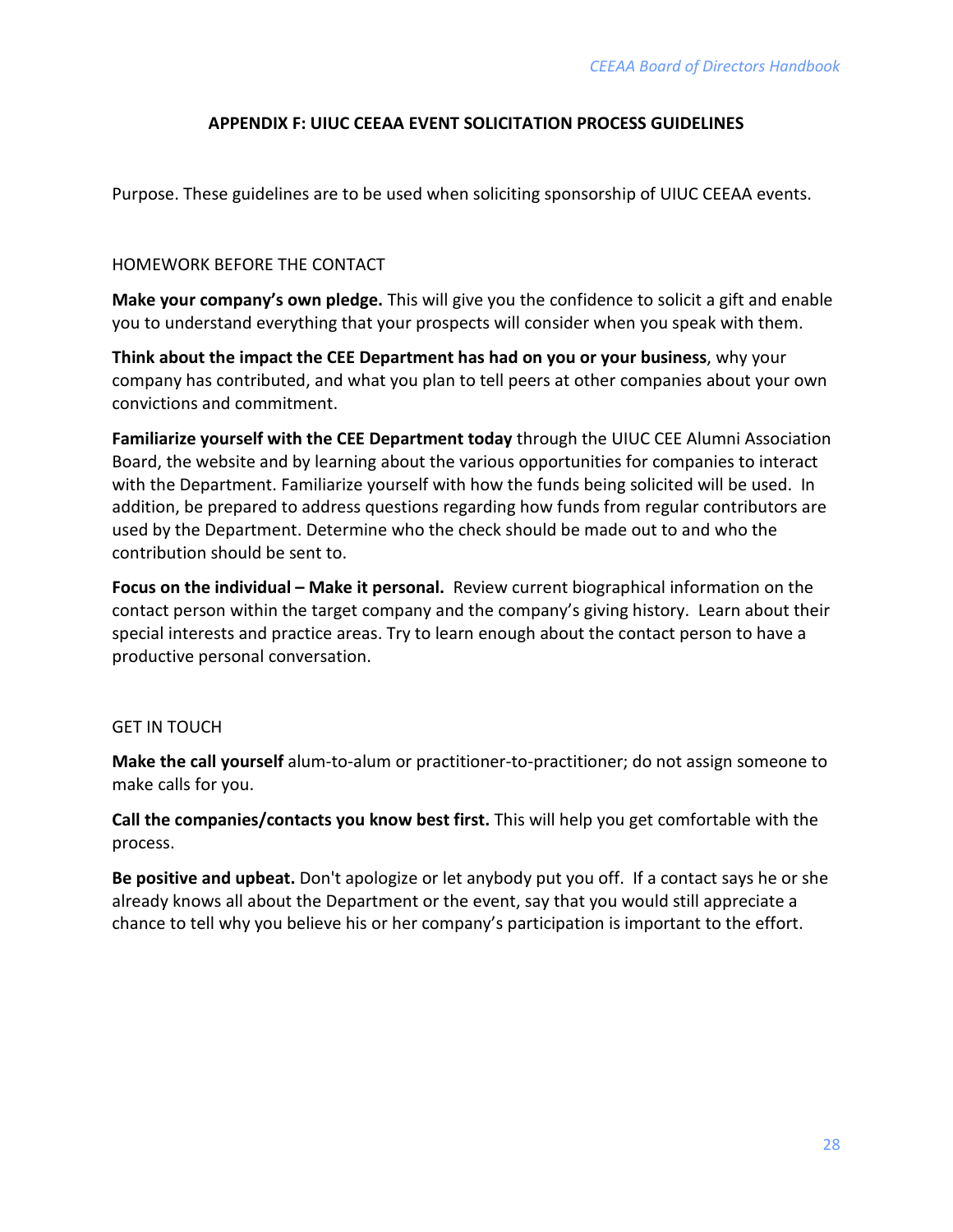#### MAKE "THE ASK"

**Be personal and touch their heart or their professional interest.** Explain why the event is particularly important to you and/or your profession. This will help inspire others to play a more substantial role. Focusing on genuine matters that appeal to your contact company's professional interests or touch the heart of an alumnus contact can be motivating.

**Be direct.** Discuss gifts already raised by the committee from other companies. This may help to raise your prospect's sights.

**Ask for a specific gift.** You may want to use language such as: "Would you join our company in making a gift of \$\_\_\_\_ to benefit this UIUC CEE event?" Or: "Can we count on your help?"

**Give the donor a chance to respond.** Don't expect an immediate commitment for a large gift. Your contact may need time to think it over or to consult with others. Plan for follow-up.

#### FOLLOW THROUGH

**End each call or meeting with an agreement about a specific next step.** Suggest that you will call again on a specified day to continue the discussion. Maintain momentum by following up within two weeks. Or, if the follow-up is that the donor will send the check, then reconfirm that this will happen by a date certain, or else you may call to check in.

**Maintain any needed additional contact.** Many solicitations, especially at the higher sponsorship gift levels, may require more than one discussion. Again, be the caller and keep it personal. Do not assign it to others.

**Update the following as needed**: Phone, address, and email information – now is a good opportunity to update!

**Be sure to say "THANK YOU!"** Regardless of the outcome, thank the company contact for his or her time in talking with you. That pleasant experience may be the deciding factor in a future gift. The CEE Department staff typically sends a "Thank you" to each contributor. You may want to check to make sure this has been sent.

# AFTER THE GIFT

Contact the UIUC CEEAA event coordinator or the UIUC CEEAA gift officer. As soon as you have confirmed a pledge, please call, fax or e-mail your CEEAA event team coordinator. Have a plan so that a thank you letter and gift envelope can be sent.

- Be sure that you have recorded the amount and the terms of the payment accurately.
- If you receive a credit card number, please call it in directly to the CEE's Alumni Coordinator. DO NOT send credit card information via e-mail.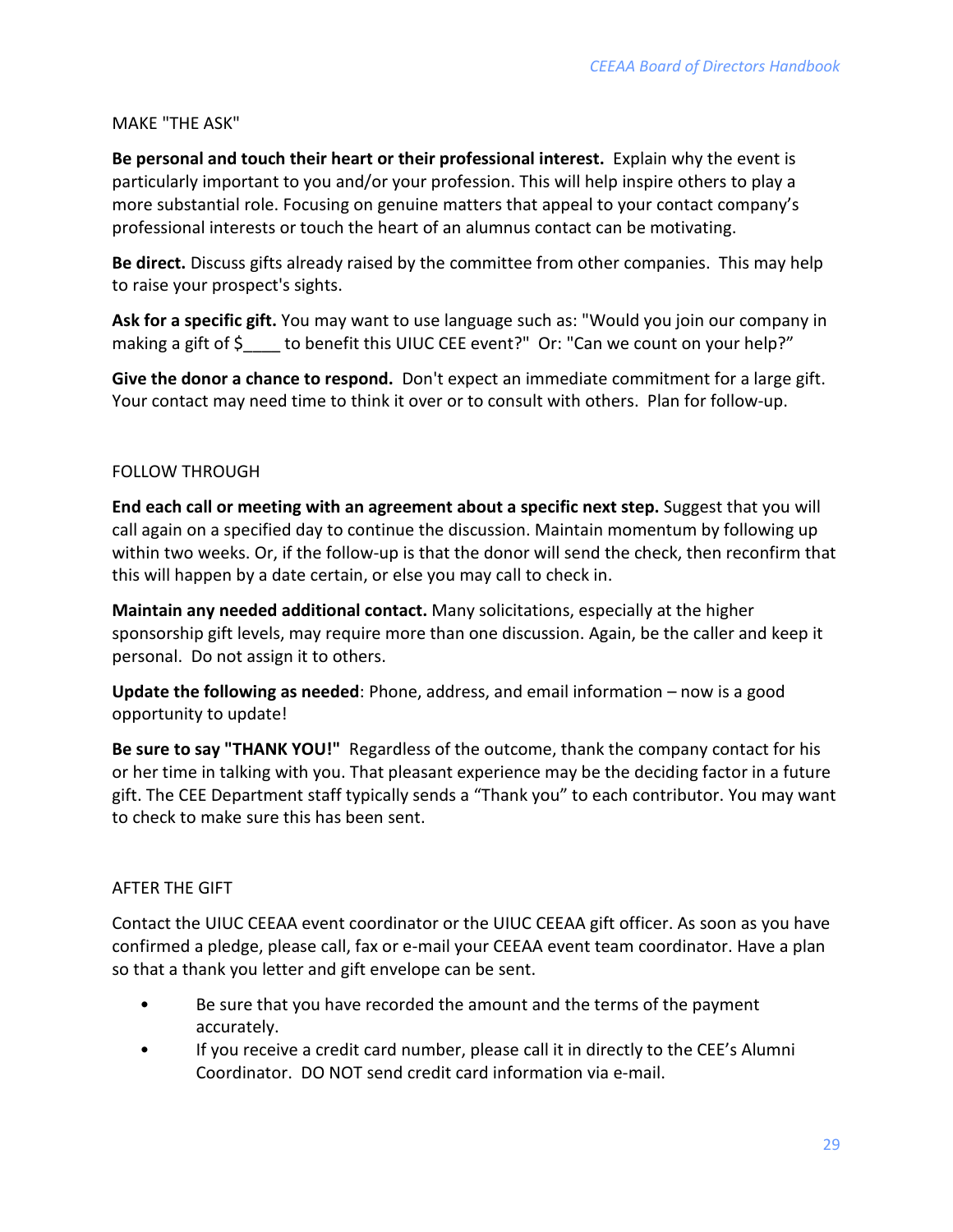• The Department would also welcome any address, e-mail, and phone updates you have for your alumni contacts. Save the company contact information for the next event/next year.

**Acknowledge personally.** Have a plan to send a thank-you note to each company or contact on your solicitation list when they make a pledge or a gift. An acknowledgement or thank-you note before the event is often a good reminder to ensure the donation is made. If the UIUC CEEAA event team has decided that donor thank-you notes will go out after the event, then follow-up to ensure that it has been done for the contacts/companies that you solicited. A personal note or phone call from you will mean a great deal and helps strengthen the UIUC CEEAA's relationship with the donor.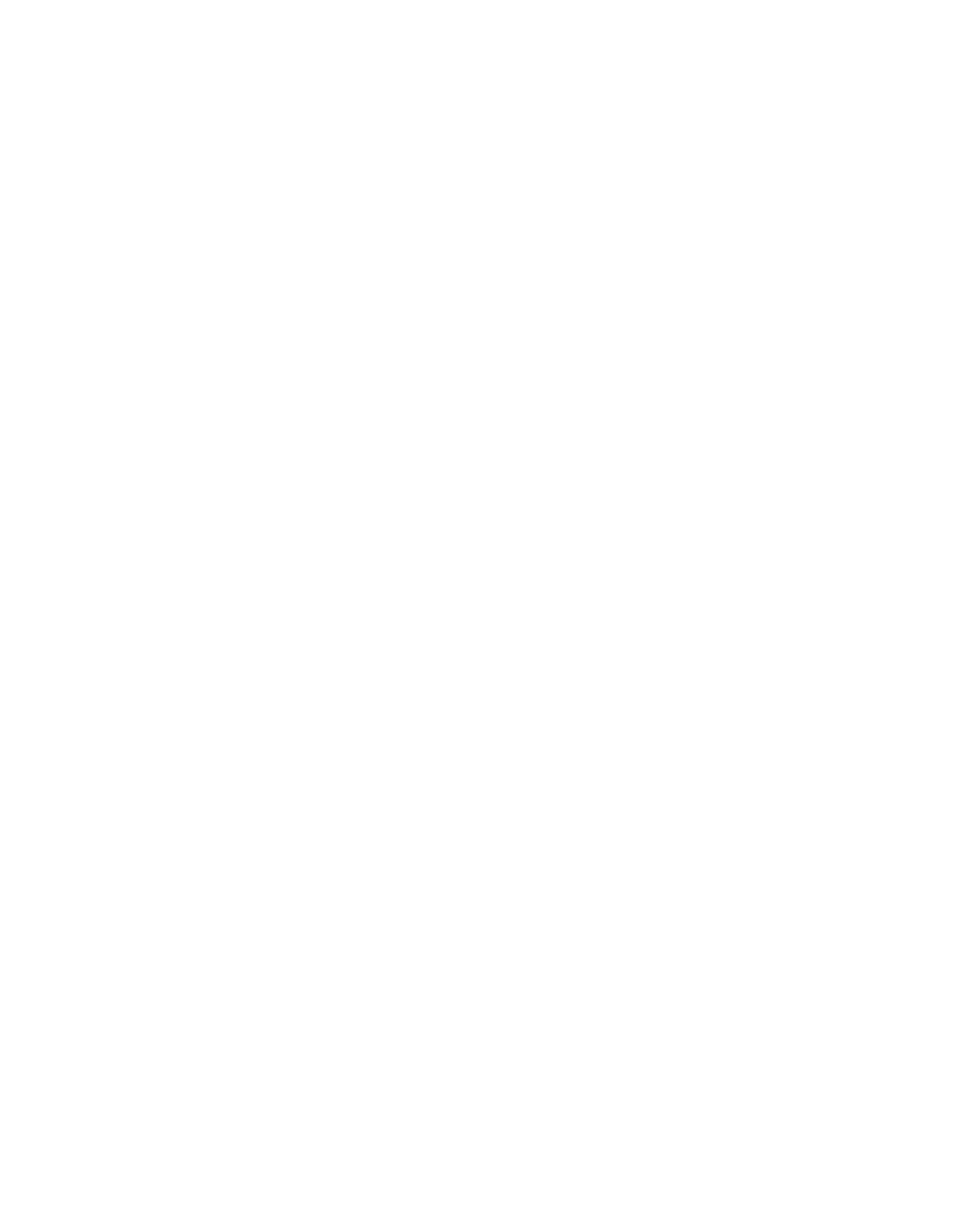## **APPENDIX G: YOUNG ENGINEERS DIVISION**

UIUC Civil and Environmental Engineering

Alumni Association

Young Engineers Division

Established 2019

<span id="page-34-0"></span>The Young Engineers Division (YED) of the UIUC CEEAA is open to all UIUC CEEAA graduates under age 35. The objectives of the YED are to establish an ongoing relationship between the UIUC CEEAA and the Department and recent graduates, provide networking and professional development opportunities, organize information for certification and higher education pursuits, raise funds for scholarships, and provide one-on-one mentoring to UIUC CEE recent alumni.

#### MEMBERSHIP

The YED is open to all graduates who have earned a BS, MS and/or PHD degree from the University of Illinois Civil and Environmental Engineering Department and are under age 35.

## **LEADERSHIP**

The initial leadership of the YED will consist of two members of the CEEAA Board of Directors, a Department representative and six young alumni who have expressed interest in serving on the leadership group. The YED will report to the UIUC CEEAA Board. The initial young alumni will be solicited from various sources including suggestions from companies that support the department and graduates that led the civil engineering related student organizations while at the University (i.e. Society of Women Engineers, Chi Epsilon, ASCE etc.) After the initial leadership group has been formed, two young alumni will be added each year over the next two years resulting in a leadership group of 10 young alumni, the two members of the UIUC CEEAA Board of Directors and the Department representative.

# LEADERSHIP TEAM RESPONSIBILITIES AND SCHEDULE

The initial leadership group will meet to review the concepts identified in this document and to enhance and modify as appropriate the approach to achieving the objectives identified in this document. Following establishment of the initial leadership group an enhanced charter for the YED will be available for review and approval by the UIUC CEEAA Board.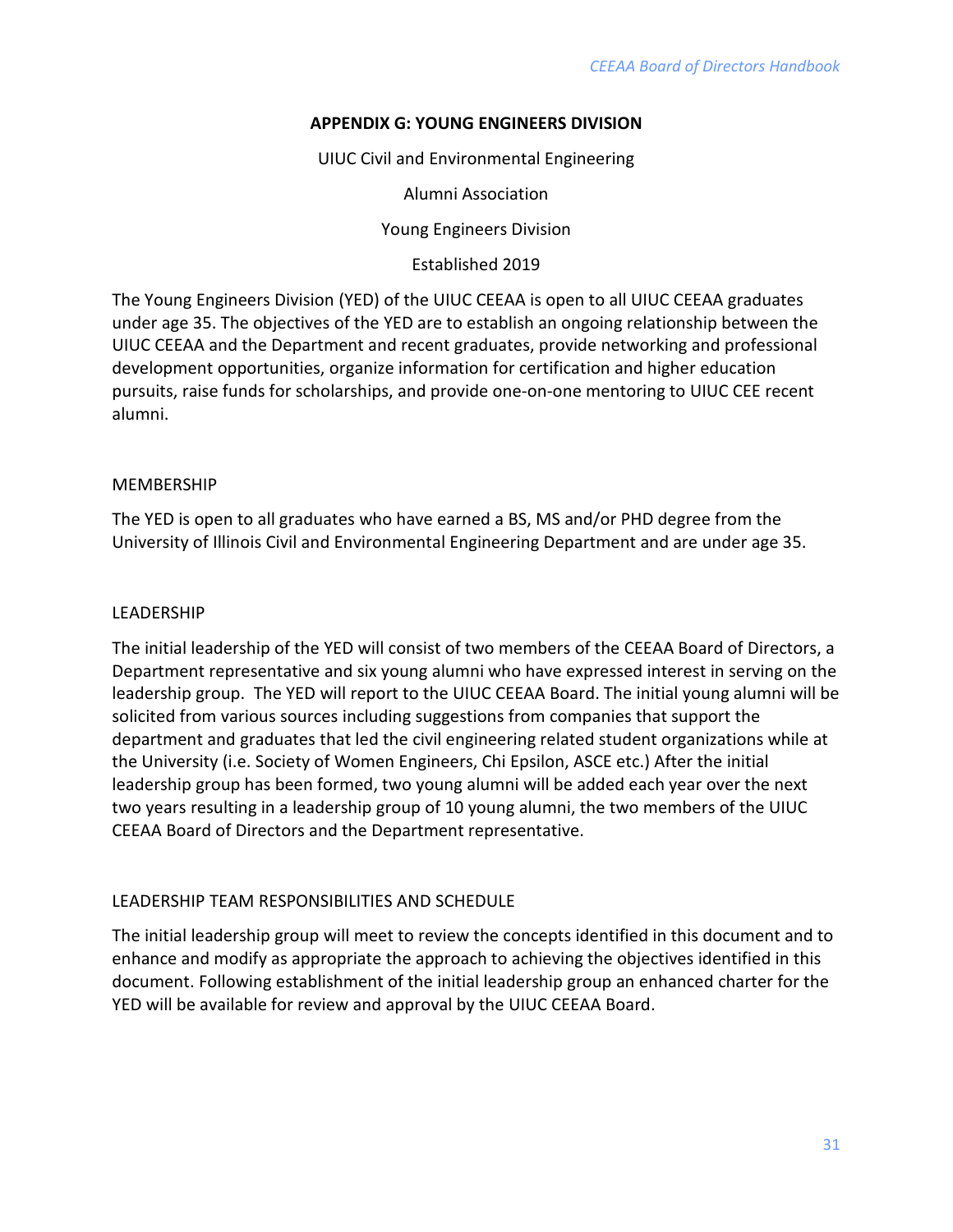## **COMMITTEES**

The following Committees are anticipated to be established within the YED:

- Networking Committee
- Career Development Committee
- Scholarship Committee
- Mentorship Committee

The Committee chairs will be selected from volunteers in the initial members of the YED. Each of the Committees will work to establish their own events.

#### Networking Committee

The goal of this committee is to establish a group that YED members can use to share knowledge and information and establish contacts. The approach will be to connect with other graduates for purposes of establishing long-term business relationships and identifying potential job opportunities. These events will occur on an approximate quarterly basis so as not to conflict with other CEEAA events. The Networking Committee will advertise events using social media, the Young Engineers Division email listserv, and flyers at UIUC CEE Department events. The committee will be responsible for planning, advertising, and collecting payments for quarterly events.

#### Career Development Committee

The goal of this committee is to provide guidance to young alumni of both graduate & undergraduate programs regarding continuing education and professional development. The Committee will compile and disseminate useful information on licensure & certification requirements, provide guidance on skill development for various career tracks, and organize inperson events and/or webinars on useful training & professional development topics. We are seeking volunteers from a diversity of specializations, career tracks, and education levels who are interested in contributing their experience to the Committee's resources, developing a platform for disseminating information to graduates, and organizing training & development event.

# Scholarship Committee

The goal of this committee is to establish and maintain a scholarship fund for current UIUC CEE students which is funded by modest donations (~\$25) made by young alumni. This will allow recent alumni to philanthropically support the Department immediately upon graduating, with a goal of establishing an ongoing, lifelong philanthropic relationship with the Department.